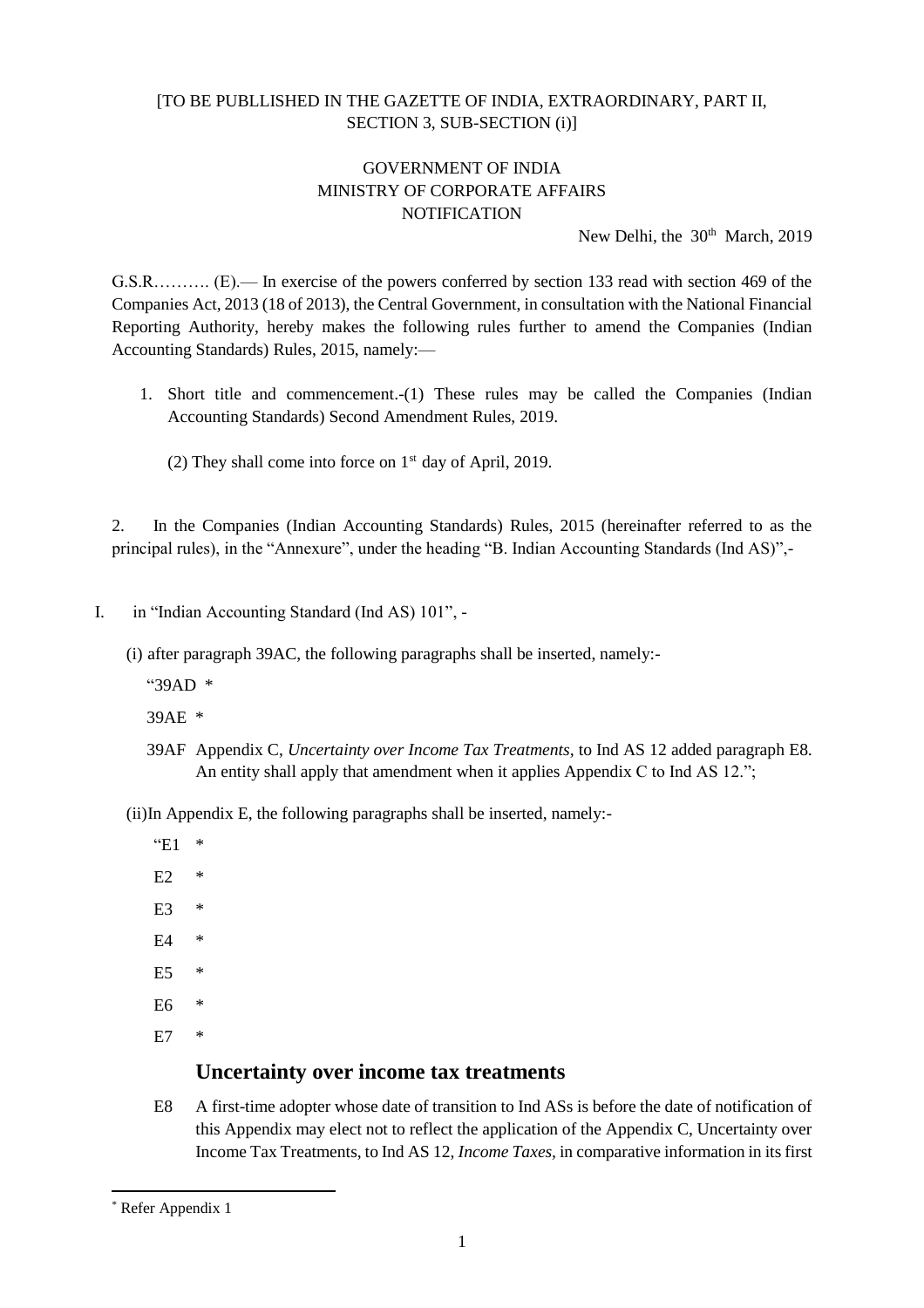Ind AS financial statements. An entity that makes that election shall recognise the cumulative effect of applying Appendix C to Ind AS 12 as an adjustment to the opening balance of retained earnings (or other component of equity, as appropriate) at the beginning of its first Ind AS reporting period.";

- (iii) In Appendix 1,
	- (a) for paragraph 9, the following paragraph shall be substituted, namely:-
		- "9. Paragraphs E1-E2 of Appendix E of IFRS 1 provides 'Short-term exemptions from IFRSs', however Ind AS 101 does not provide the aforesaid short-term exemptions. In order to maintain consistency with paragraph numbers of IFRS 1, the same have been retained in Ind AS 101.";
	- (b) in paragraph 12, after item (vii), the following shall be inserted, namely:-

(viii) Paragraphs E3-E7.";

- (c) for paragraph 14, the following paragraph shall be substituted, namely:-
	- "14. Paragraphs 34 to 39W and 39Y to 39AB and 39AD of IFRS 1 have not been included in Ind AS 101 as these paragraphs relate to effective date and are not relevant in Indian context. Paragraph 39AE has not been included since it refers to amendments due to issuance of IFRS 17, *Insurance Contracts*, for which corresponding Ind AS is under formulation. However, in order to maintain consistency with paragraph numbers of IFRS 1, these paragraph numbers have been retained in Ind AS 101.".
- II. in "Indian Accounting Standard (Ind AS) 103",
	- (i) after paragraph 42, the following paragraph shall be inserted, namely:-
		- "42A When a party to a joint arrangement (as defined in Ind AS 111, *Joint Arrangements*) obtains control of a business that is a joint operation (as defined in Ind AS 111), and had rights to the assets and obligations for the liabilities relating to that joint operation immediately before the acquisition date, the transaction is a business combination achieved in stages. The acquirer shall therefore apply the requirements for a business combination achieved in stages, including remeasuring its previously held interest in the joint operation in the manner described in paragraph 42. In doing so, the acquirer shall remeasure its entire previously held interest in the joint operation.";

(ii)after paragraph 64M, the following paragraphs shall be inserted, namely:-

 $464 N$  \*

- 64 O *Annual Improvements to Ind AS (2018)* added paragraph 42A. An entity shall apply those amendments to business combinations for which the acquisition date is on or after the beginning of the first annual reporting period beginning on or after 1 April, 2019.";
- (iii) in Appendix 1, for paragraph 5, the following paragraph shall be substituted, namely:-
	- "5 Paragraphs 64-64J and 64L of IFRS 3 related to effective date have not been included in Ind AS 103 as these are not relevant in Indian context. Paragraph 64N has not been included since it refers to amendments due to issuance of IFRS 17, *Insurance Contracts*,

<sup>\*</sup> Refer Appendix 1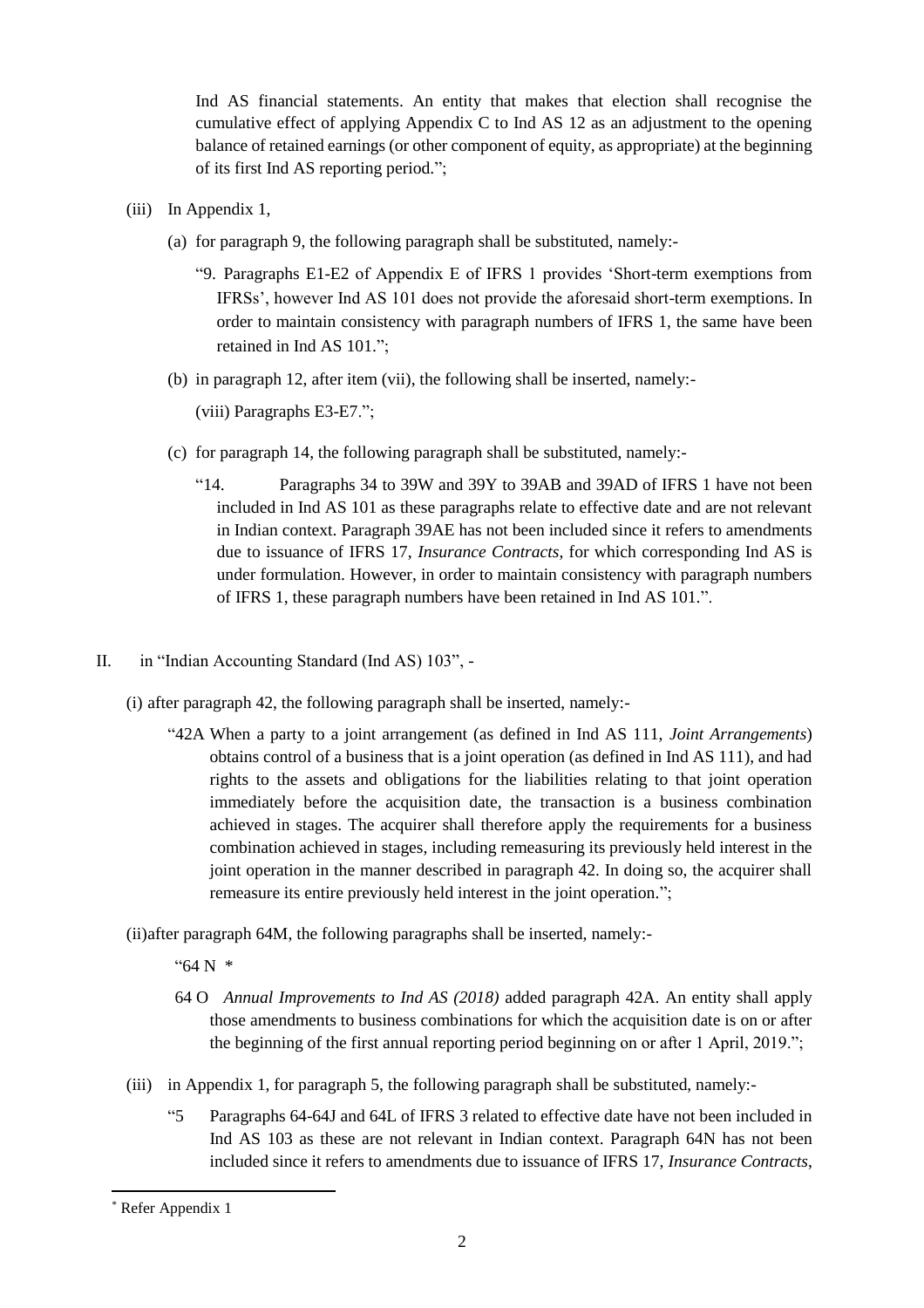for which corresponding Ind AS is under formulation. However, in order to maintain consistency with paragraph numbers of IFRS 3, these paragraph numbers are retained in Ind AS 103.".

III. in "Indian Accounting Standard (Ind AS) 109", -

(i) after paragraph 7.1.5, the following paragraphs shall be inserted, namely:-

 $"7.1.6"$ 

7.1.7 *Prepayment Features with Negative Compensation* (Amendments to Ind AS 109), added paragraphs 7.2.1–7.2.34 and B4.1.12A and amended paragraphs B4.1.11(b) and B4.1.12(b). An entity shall apply these amendments for annual periods beginning on or after 1 April, 2019.

## **7.2 Transition<sup>1</sup>**

- 7.2.1 An entity shall apply this Standard retrospectively, in accordance with Ind AS 8, *Accounting Policies, Changes in Accounting Estimates and Errors*, except as specified in paragraphs 7.2.4-7.2.14. This Standard shall not be applied to items that have already been derecognised at the date of initial application.
- 7.2.2 \*

#### **Transition for classification and measurement (Chapters 4 and 5)**

- 7.2.3 At the date of initial application, an entity shall assess whether a financial asset meets the condition in paragraphs  $4.1.2(a)$  or  $4.1.2A(a)$  on the basis of the facts and circumstances that exist at that date. The resulting classification shall be applied retrospectively irrespective of the entity's business model in prior reporting periods.
- 7.2.4 If, at the date of initial application, it is impracticable (as defined in Ind AS 8) for an entity to assess a modified time value of money element in accordance with paragraphs B4.1.9B–B4.1.9D on the basis of the facts and circumstances that existed at the initial recognition of the financial asset, an entity shall assess the contractual cash flow characteristics of that financial asset on the basis of the facts and circumstances that existed at the initial recognition of the financial asset without taking into account the requirements related to the modification of the time value of money element in paragraphs B4.1.9B–B4.1.9D.
- 7.2.5 If, at the date of initial application, it is impracticable (as defined in Ind AS 8) for an entity to assess whether the fair value of a prepayment feature was insignificant in accordance with paragraph  $B4.1.12(c)$  on the basis of the facts and circumstances that existed at the initial recognition of the financial asset, an entity shall assess the contractual cash flow characteristics of that financial asset on the basis of the facts and circumstances that existed at the initial recognition of the financial asset without taking into account the exception for prepayment features in paragraph B4.1.12.

7.2.6 \*

l

Refer Appendix 1

<sup>&</sup>lt;sup>1</sup> Paragraphs 7.2.1-7.2.28 under the heading 'Transition' have been added as a consequence of issuance of *Prepayment Features with Negative Compensation* (Amendments to Ind AS 109), and proposed Ind AS 117, *Insurance Contracts*. Accordingly, these transitional provisions can be considered only for the purpose of aforesaid amendments or where specifically mentioned.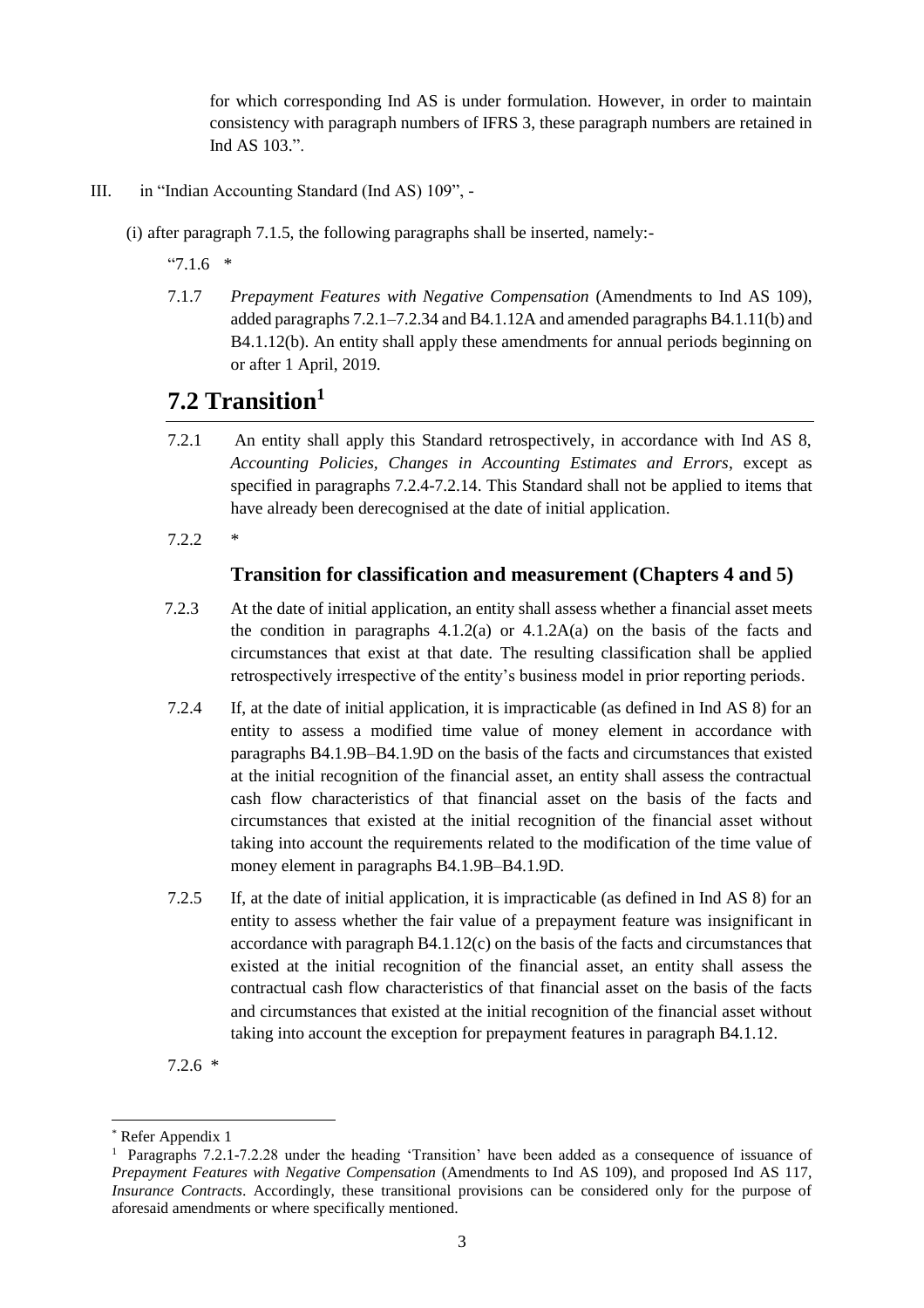- 7.2.7 \*
- 7.2.8 At the date of initial application an entity may designate:
	- (a) a financial asset as measured at fair value through profit or loss in accordance with paragraph 4.1.5; or
	- (b) an investment in an equity instrument as at fair value through other comprehensive income in accordance with paragraph 5.7.5.

Such a designation shall be made on the basis of the facts and circumstances that exist at the date of initial application. That classification shall be applied retrospectively.

- 7.2.9 At the date of initial application an entity:
	- (a) shall revoke its previous designation of a financial asset as measured at fair value through profit or loss if that financial asset does not meet the condition in paragraph 4.1.5.
	- (b) may revoke its previous designation of a financial asset as measured at fair value through profit or loss if that financial asset meets the condition in paragraph 4.1.5.

Such a revocation shall be made on the basis of the facts and circumstances that exist at the date of initial application. That classification shall be applied retrospectively.

- 7.2.10 At the date of initial application, an entity:
	- (a) may designate a financial liability as measured at fair value through profit or loss in accordance with paragraph 4.2.2(a).
	- (b) shall revoke its previous designation of a financial liability as measured at fair value through profit or loss if such designation was made at initial recognition in accordance with the condition now in paragraph 4.2.2(a) and such designation does not satisfy that condition at the date of initial application.
	- (c) may revoke its previous designation of a financial liability as measured at fair value through profit or loss if such designation was made at initial recognition in accordance with the condition now in paragraph 4.2.2(a) and such designation satisfies that condition at the date of initial application.

Such a designation and revocation shall be made on the basis of the facts and circumstances that exist at the date of initial application. That classification shall be applied retrospectively.

- 7.2.11 If it is impracticable (as defined in Ind AS 8) for an entity to apply retrospectively the effective interest method, the entity shall treat:
	- (a) the fair value of the financial asset or the financial liability at the end of each comparative period presented as the gross carrying amount of that financial asset or the amortised cost of that financial liability if the entity restates prior periods; and
	- (b) the fair value of the financial asset or the financial liability at the date of initial application as the new gross carrying amount of that financial asset or the new amortised cost of that financial liability at the date of initial application of this Standard.

<sup>\*</sup> Refer Appendix 1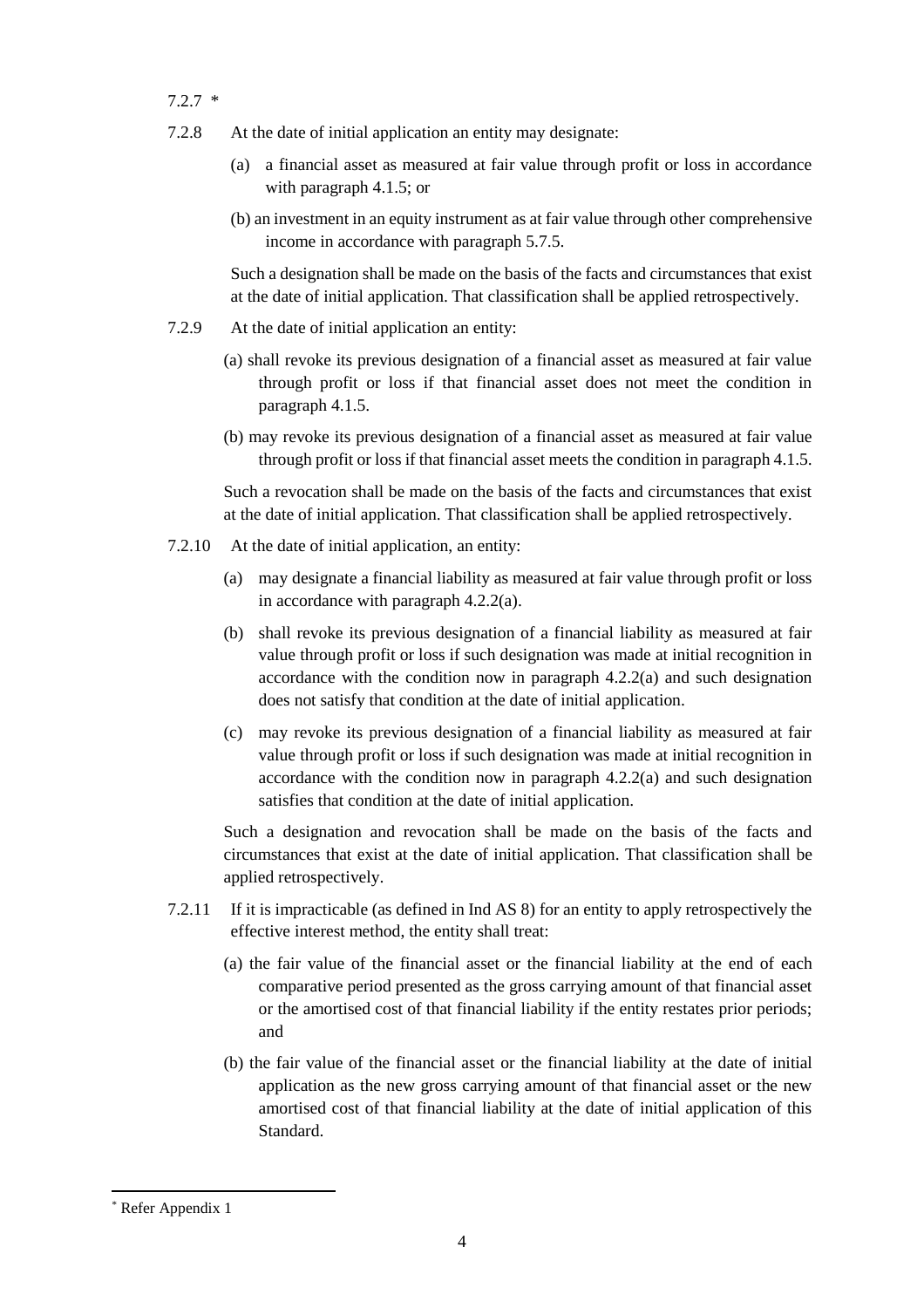- $7.212$  \*
- 7.2.13 \*
- 7.2.14 At the date of initial application, an entity shall determine whether the treatment in paragraph 5.7.7 would create or enlarge an accounting mismatch in profit or loss on the basis of the facts and circumstances that exist at the date of initial application. This Standard shall be applied retrospectively on the basis of that determination.
- 7.2.14A \*
- 7.2.15 \*
- 7.2.16 \*
- 7.2.17 \*
- 7.2.18 \*
- 7.2.19 \*
- 7.2.20 \*
- $7.2.21$  \*
- 7.2.22 \*
- 7.2.23 \*
- 7.2.24 \*
- 7.2.25 \*
- 7.2.26 \*
- 7.2.27 \*
- $7.2.28$  \*

### **Transition for** *Prepayment Features with Negative Compensation*

- 7.2.29 An entity shall apply *Prepayment Features with Negative Compensation* (Amendments to Ind AS 109) retrospectively in accordance with Ind AS 8, except as specified in paragraphs 7.2.30–7.2.34.
- 7.2.30 An entity that first applies these amendments at the same time it first applies this Standard shall apply relevant provisions of Ind AS 101 instead of paragraphs 7.2.31– 7.2.34.
- 7.2.31 An entity that first applies these amendments after it first applies this Standard shall apply paragraphs 7.2.32–7.2.34. The entity shall also apply the other transition requirements in this Standard necessary for applying these amendments. For that purpose, references to the date of initial application shall be read as referring to the beginning of the reporting period in which an entity first applies these amendments (date of initial application of these amendments).
- 7.2.32 With regard to designating a financial asset or financial liability as measured at fair value through profit or loss, an entity:
	- (a) shall revoke its previous designation of a financial asset as measured at fair value

l

<sup>\*</sup> Refer Appendix 1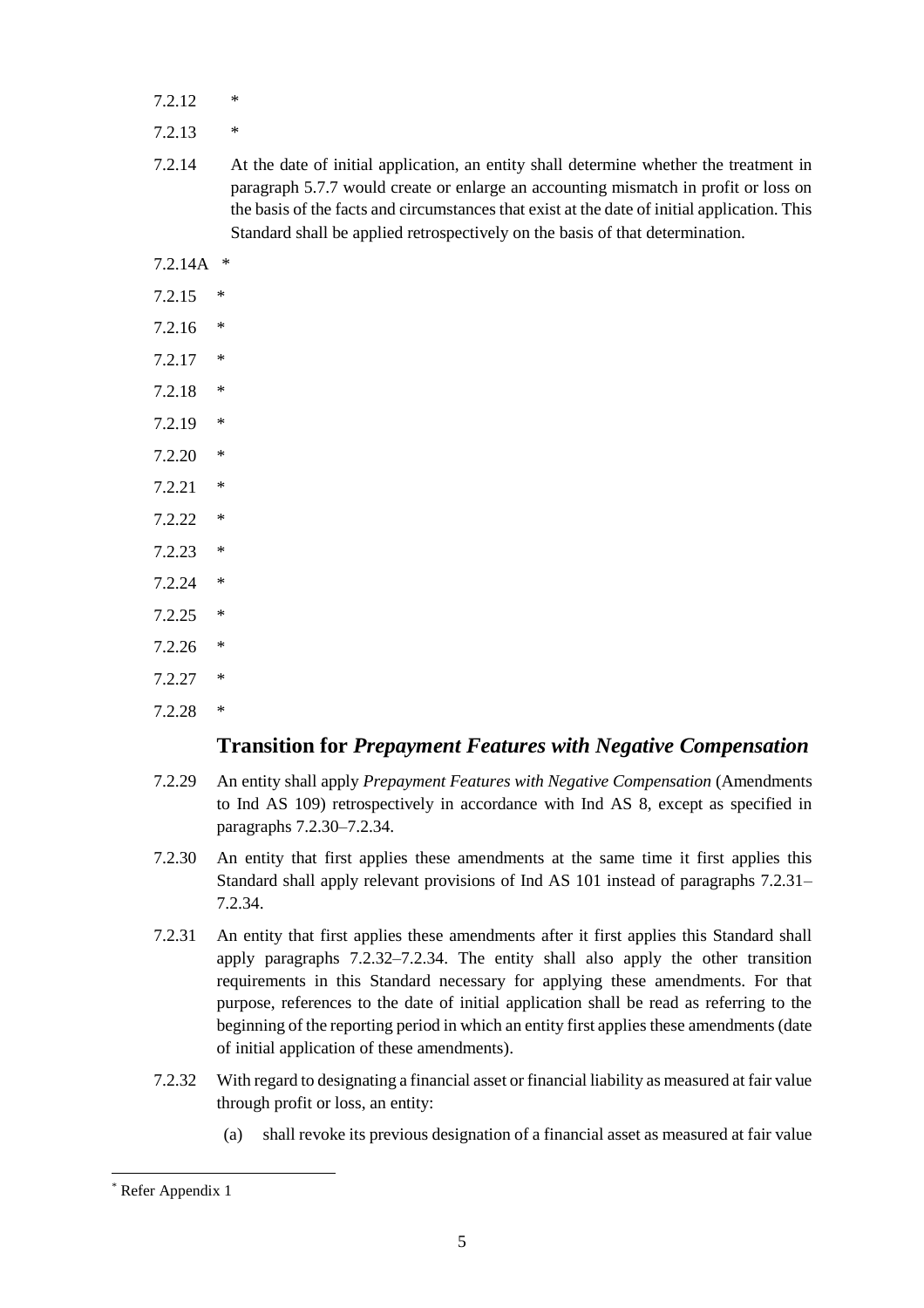through profit or loss if that designation was previously made in accordance with the condition in paragraph 4.1.5 but that condition is no longer satisfied as a result of the application of these amendments;

- (b) may designate a financial asset as measured at fair value through profit or loss if that designation would not have previously satisfied the condition in paragraph 4.1.5 but that condition is now satisfied as a result of the application of these amendments;
- (c) shall revoke its previous designation of a financial liability as measured at fair value through profit or loss if that designation was previously made in accordance with the condition in paragraph  $4.2.2(a)$  but that condition is no longer satisfied as a result of the application of these amendments; and
- (d) may designate a financial liability as measured at fair value through profit or loss if that designation would not have previously satisfied the condition in paragraph 4.2.2(a) but that condition is now satisfied as a result of the application of these amendments.

Such a designation and revocation shall be made on the basis of the facts and circumstances that exist at the date of initial application of these amendments. That classification shall be applied retrospectively.

- 7.2.33 An entity is not required to restate prior periods to reflect the application of these amendments. The entity may restate prior periods if, and only if, it is possible without the use of hindsight and the restated financial statements reflect all the requirements in this Standard. If an entity does not restate prior periods, the entity shall recognise any difference between the previous carrying amount and the carrying amount at the beginning of the annual reporting period that includes the date of initial application of these amendments in the opening retained earnings (or other component of equity, as appropriate) of the annual reporting period that includes the date of initial application of these amendments.
- 7.2.34 In the reporting period that includes the date of initial application of these amendments, the entity shall disclose the following information as at that date of initial application for each class of financial assets and financial liabilities that were affected by these amendments:
	- (a) the previous measurement category and carrying amount determined immediately before applying these amendments;
	- (b) the new measurement category and carrying amount determined after applying these amendments;
	- (c) the carrying amount of any financial assets and financial liabilities in the Balance Sheet that were previously designated as measured at fair value through profit or loss but are no longer so designated; and
	- (d) the reasons for any designation or de-designation of financial assets or financial liabilities as measured at fair value through profit or loss.";

(ii)In Appendix B,

- (a) in paragraph B4.1.11, for item (b), the following item shall be substituted, namely:-
	- "(b) a contractual term that permits the issuer (ie the debtor) to prepay a debt instrument or permits the holder (ie the creditor) to put a debt instrument back to the issuer before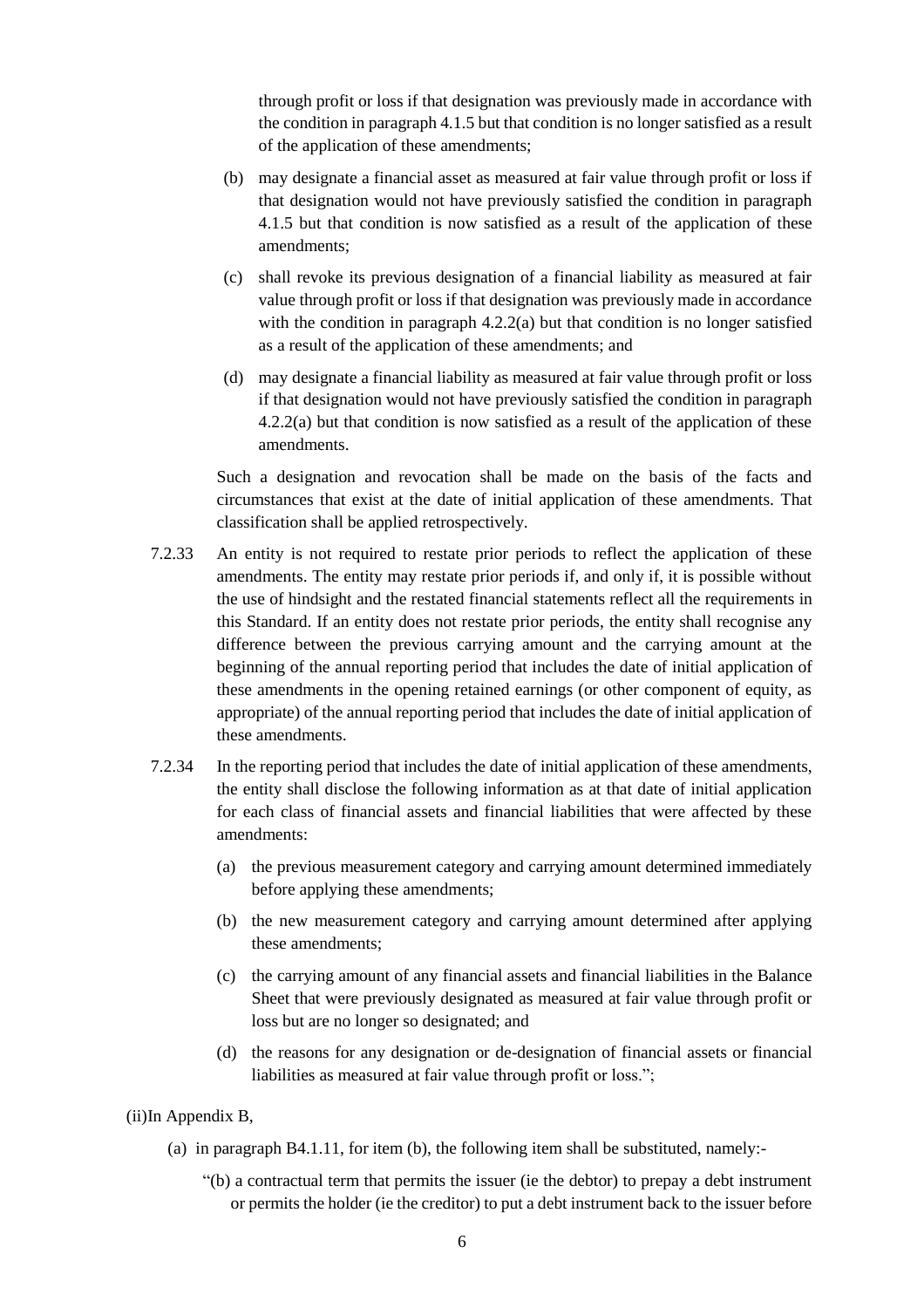maturity and the prepayment amount substantially represents unpaid amounts of principal and interest on the principal amount outstanding, which may include reasonable compensation for the early termination of the contract; and";

- (b) in paragraph B4.1.12, for item (b), the following item shall be substituted, namely:-
	- "(b) the prepayment amount substantially represents the contractual par amount and accrued (but unpaid) contractual interest, which may include reasonable compensation for the early termination of the contract; and";
- (c) after paragraph B4.1.12, the following paragraph shall be inserted, namely:-
- "B4.1.12A For the purpose of applying paragraphs  $B4.1.11(b)$  and  $B4.1.12(b)$ , irrespective of the event or circumstance that causes the early termination of the contract, a party may pay **or** receive reasonable compensation for that early termination. For example, a party may pay or receive reasonable compensation when it chooses to terminate the contract early (or otherwise causes the early termination to occur).";
- (iii) In Appendix 1,
	- (a) for paragraph 3, the following paragraph shall be substituted, namely:-
		- "3. Paragraphs 7.1.1 to 7.1.3 of IFRS 9 related to effective date have not been included in Ind AS 109 as these paragraphs are not relevant in Indian context. Paragraph 7.1.6 has not been included as it refers to amendments due to issuance of IFRS 17, *Insurance Contracts*, for which corresponding Ind AS is under formulation. However, in order to maintain consistency with paragraph numbers of IFRS 9, these paragraph numbers are retained in Ind AS 109.";
	- (b) after paragraph 3, the following paragraph shall be inserted, namely:-
		- "4. Following paragraphs related to transition have not been included as these paragraphs are not relevant in Indian context. However, in order to maintain consistency with paragraph numbers of IFRS 9, the paragraph numbers are retained in Ind AS 109.
			- (i) Paragraph 7.2.2
			- (ii) Paragraphs 7.2.6-7.2.7
			- (iii) Paragraphs 7.2.12-7.2.13
			- (iv) Paragraphs 7.2.14A-7.2.28.".
- IV. in "Indian Accounting Standard (Ind AS) 111",
	- (i) in Appendix B, after paragraph B33C, the following paragraph shall be inserted, namely:-
		- "B33CA A party that participates in, but does not have joint control of, a joint operation might obtain joint control of the joint operation in which the activity of the joint operation constitutes a business as defined in Ind AS 103. In such cases, previously held interests in the joint operation are not remeasured.";

(ii)after Appendix B, the following Appendix shall be inserted, namely:-

### "**Appendix C**

*This Appendix is an integral part of the Ind AS and has the same authority as the other parts of*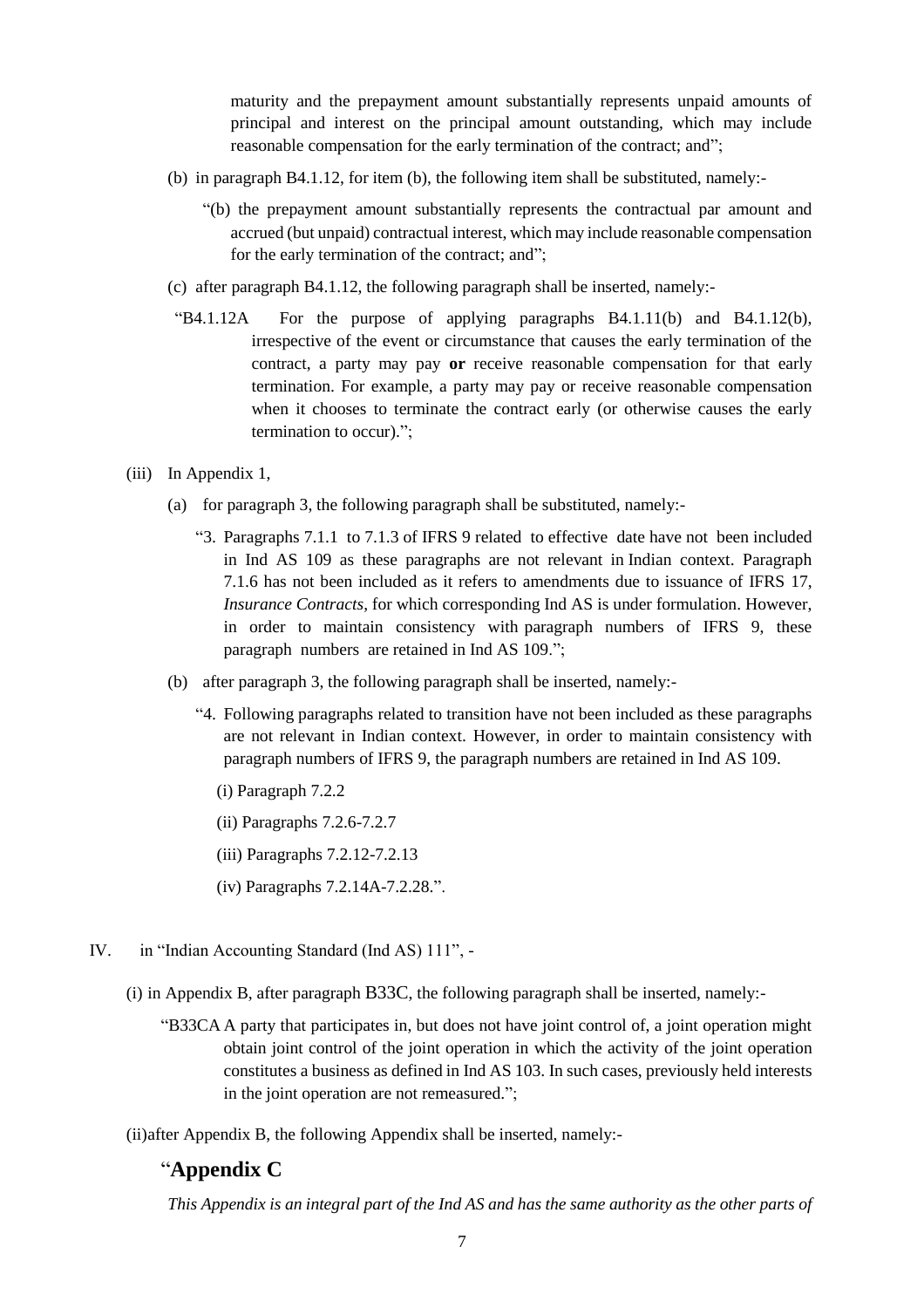*the Ind AS.*

## **Effective date**

 $C1$  \*

- $C1A$  \*
- $C1AA$  \*
- C1AB *Annual Improvements to Ind AS (2018)* added paragraph B33CA. An entity shall apply those amendments to transactions in which it obtains joint control on or after the beginning of the first annual reporting period beginning on or after 1 April, 2019.
- (iii) In Appendix 1, for paragraph 1, the following paragraph shall be substituted, namely:-
	- "1 Paragraph C1 of Appendix C of IFRS 11 refers to Effective date that has not been included since the same is not relevant as the date of application is notified under the Companies Act. Paragraphs C1A and C1AA related to transitional provisions have not been included since, transitional provisions wherever considered appropriate have been included in Ind AS 101, *First-time Adoption of Indian Accounting Standards,* corresponding to IFRS 1, *First-time Adoption of International Financial Reporting Standards.* However, in order to maintain consistency with paragraph numbers of IFRS 11, the paragraph numbers are retained in Ind AS 111.".
- V. in "Indian Accounting Standard (Ind AS) 12",
	- (i) paragraph 52B shall be omitted;
	- (ii) after paragraph 52B, for the words and numbers, "**Example illustrating paragraphs 52A and 52B**", the following words and numbers shall be substituted, namely;-

### "**Example illustrating paragraphs 52A and 57A**";

- (iii) after paragraph 57, the following paragraph shall be inserted, namely:-
	- "57A An entity shall recognise the income tax consequences of dividends as defined in Ind AS 109 when it recognises a liability to pay a dividend. The income tax consequences of dividends are linked more directly to past transactions or events that generated distributable profits than to distributions to owners. Therefore, an entity shall recognise the income tax consequences of dividends in profit or loss, other comprehensive income or equity according to where the entity originally recognised those past transactions or events.";
- (iv) after paragraph 98H, the following paragraph shall be inserted, namely:-
	- "98 I *Annual Improvements to Ind AS (2018)* added paragraph 57A and deleted paragraph 52B. An entity shall apply those amendments for annual reporting periods beginning on or after 1 April, 2019.";
- (v)after Appendix B, the following Appendix shall be inserted, namely:-

<sup>\*</sup> Refer Appendix 1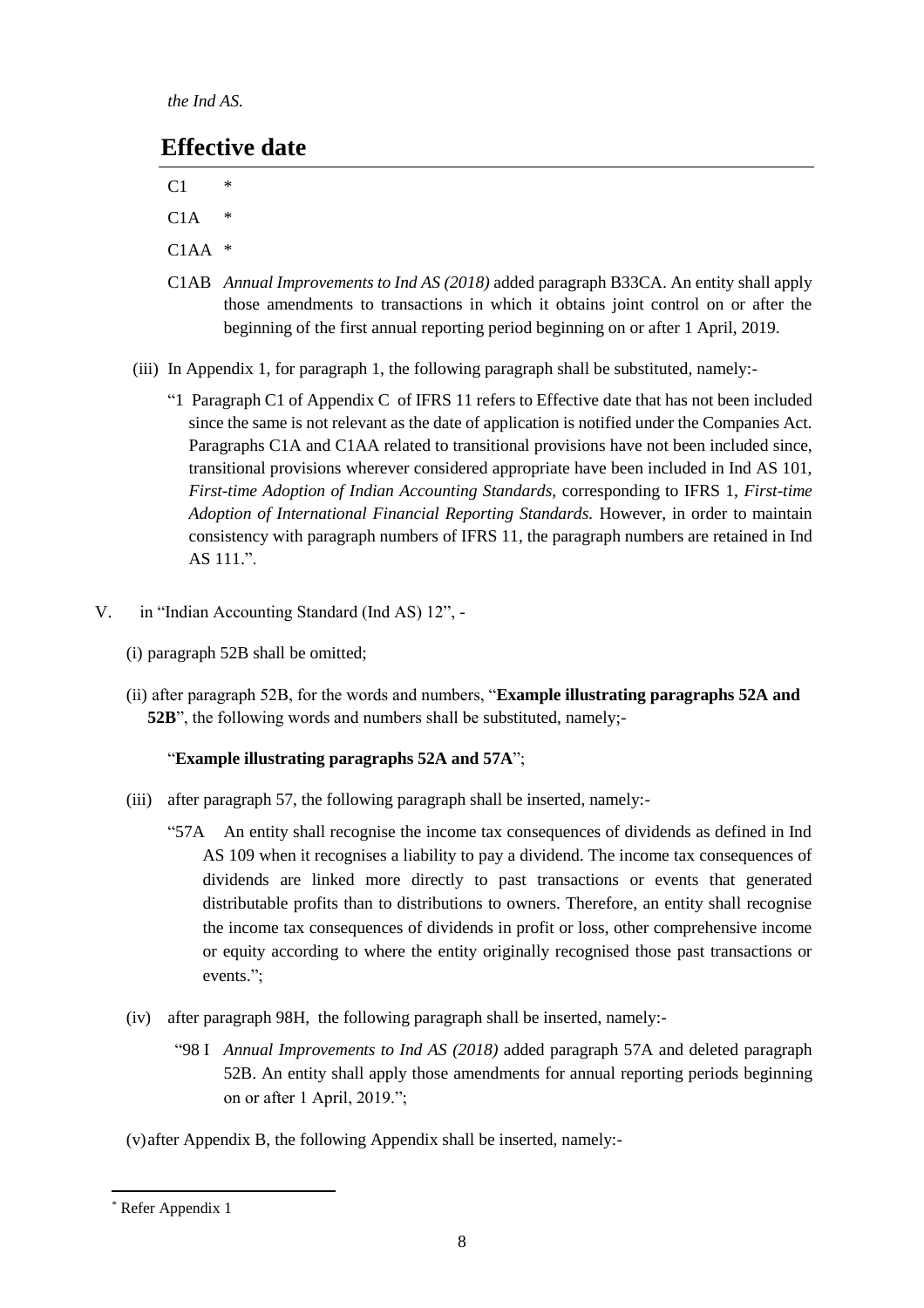## "**Appendix C,** *Uncertainty over Income Tax Treatments*

*This appendix is an integral part of the Ind AS and has the same authority as the other parts of the Ind AS*

# **Background**

- 1. Ind AS 12, *Income Taxes,* specifies requirements for current and deferred tax assets and liabilities. An entity applies the requirements in Ind AS 12 based on applicable tax laws.
- 2. It may be unclear how tax law applies to a particular transaction or circumstance. The acceptability of a particular tax treatment under tax law may not be known until the relevant taxation authority or a court takes a decision in the future. Consequently, a dispute or examination of a particular tax treatment by the taxation authority may affect an entity's accounting for a current or deferred tax asset or liability.
- 3. In this Appendix:
	- (a) 'tax treatments' refers to the treatments used by an entity or that it plans to use in its income tax filings.
	- (b) 'taxation authority' refers to the body or bodies that decide whether tax treatments are acceptable under tax law. This might include a court.
	- (c) an 'uncertain tax treatment' is a tax treatment for which there is uncertainty over whether the relevant taxation authority will accept the tax treatment under tax law. For example, an entity's decision not to submit any income tax filing in a tax jurisdiction, or not to include particular income in taxable profit, is an uncertain tax treatment if its acceptability is uncertain under tax law.

## **Scope**

4. This Appendix clarifies how to apply the recognition and measurement requirements in Ind AS 12 when there is uncertainty over income tax treatments. In such a circumstance, an entity shall recognise and measure its current or deferred tax asset or liability applying the requirements in Ind AS 12 based on taxable profit (tax loss), tax bases, unused tax losses, unused tax credits and tax rates determined applying this Appendix.

## **Issues**

- 5. When there is uncertainty over income tax treatments, this Appendix addresses:
	- (a) whether an entity considers uncertain tax treatments separately;
	- (b) the assumptions an entity makes about the examination of tax treatments by taxation authorities;
	- (c) how an entity determines taxable profit (tax loss), tax bases, unused tax losses, unused tax credits and tax rates; and
	- (d) how an entity considers changes in facts and circumstances.

# **Accounting Principles**

## **Whether an entity considers uncertain tax treatments separately**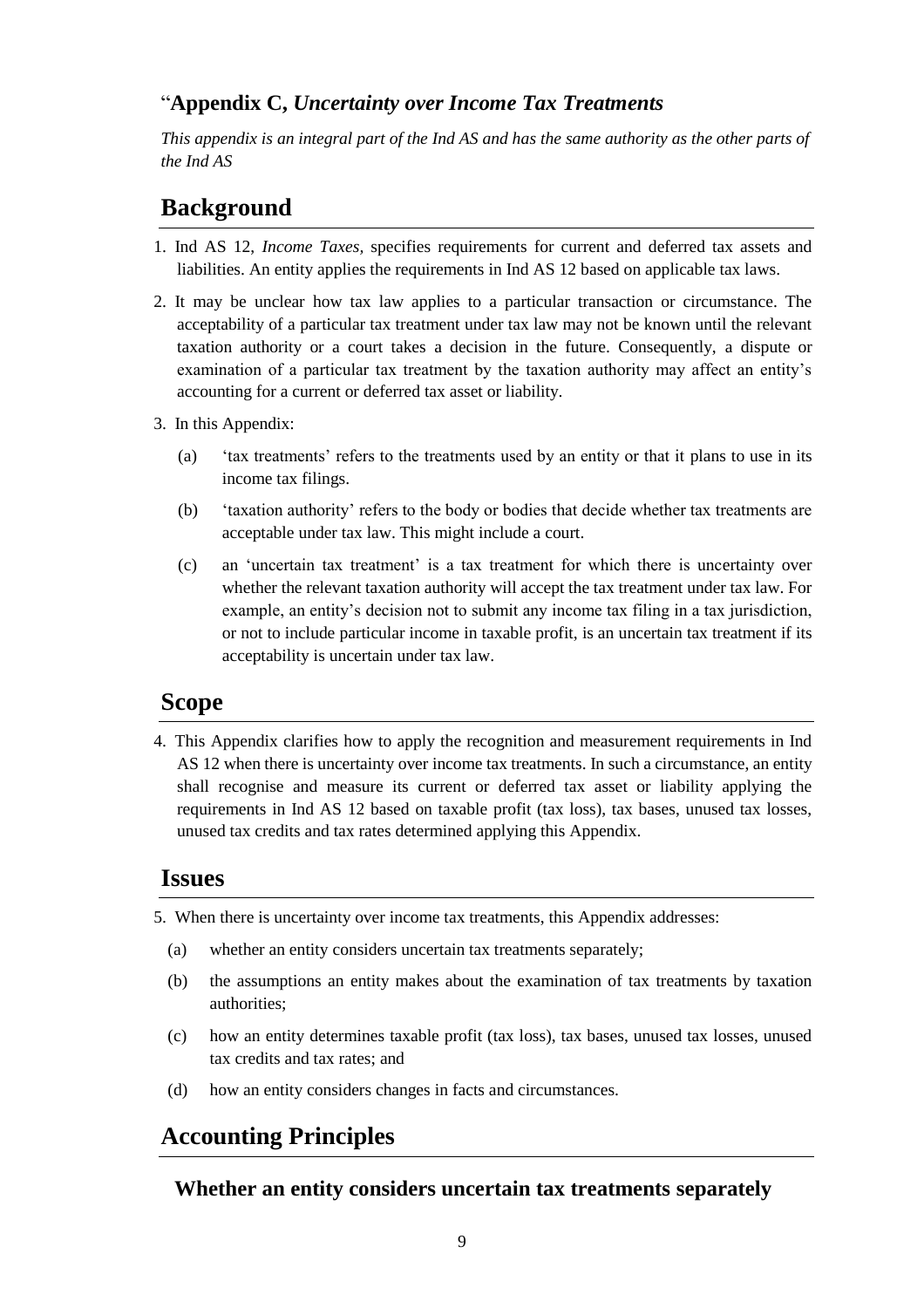- 6. An entity shall determine whether to consider each uncertain tax treatment separately or together with one or more other uncertain tax treatments based on which approach better predicts the resolution of the uncertainty. In determining the approach that better predicts the resolution of the uncertainty, an entity might consider, for example, (a) how it prepares its income tax filings and supports tax treatments; or (b) how the entity expects the taxation authority to make its examination and resolve issues that might arise from that examination.
- 7. If, applying paragraph 6, an entity considers more than one uncertain tax treatment together, the entity shall read references to an 'uncertain tax treatment' in this Appendix as referring to the group of uncertain tax treatments considered together.

### **Examination by taxation authorities**

8. In assessing whether and how an uncertain tax treatment affects the determination of taxable profit (tax loss), tax bases, unused tax losses, unused tax credits and tax rates, an entity shall assume that a taxation authority will examine amounts it has a right to examine and have full knowledge of all related information when making those examinations.

## **Determination of taxable profit (tax loss), tax bases, unused tax losses, unused tax credits and tax rates**

- 9. An entity shall consider whether it is probable that a taxation authority will accept an uncertain tax treatment.
- 10.If an entity concludes it is probable that the taxation authority will accept an uncertain tax treatment, the entity shall determine the taxable profit (tax loss), tax bases, unused tax losses, unused tax credits or tax rates consistently with the tax treatment used or planned to be used in its income tax filings.
- 11.If an entity concludes it is not probable that the taxation authority will accept an uncertain tax treatment, the entity shall reflect the effect of uncertainty in determining the related taxable profit (tax loss), tax bases, unused tax losses, unused tax credits or tax rates. An entity shall reflect the effect of uncertainty for each uncertain tax treatment by using either of the following methods, depending on which method the entity expects to better predict the resolution of the uncertainty:
	- (a) The most likely amount—the single most likely amount in a range of possible outcomes. The most likely amount may better predict the resolution of the uncertainty if the possible outcomes are binary or are concentrated on one value.
	- (b) The expected value—the sum of the probability-weighted amounts in a range of possible outcomes. The expected value may better predict the resolution of the uncertainty if there is a range of possible outcomes that are neither binary nor concentrated on one value.
- 12.If an uncertain tax treatment affects current tax and deferred tax (for example, if it affects both taxable profit used to determine current tax and tax bases used to determine deferred tax), an entity shall make consistent judgements and estimates for both current tax and deferred tax.

#### **Changes in facts and circumstances**

13.An entity shall reassess a judgement or estimate required by this Appendix if the facts and circumstances on which the judgement or estimate was based change or as a result of new information that affects the judgement or estimate. For example, a change in facts and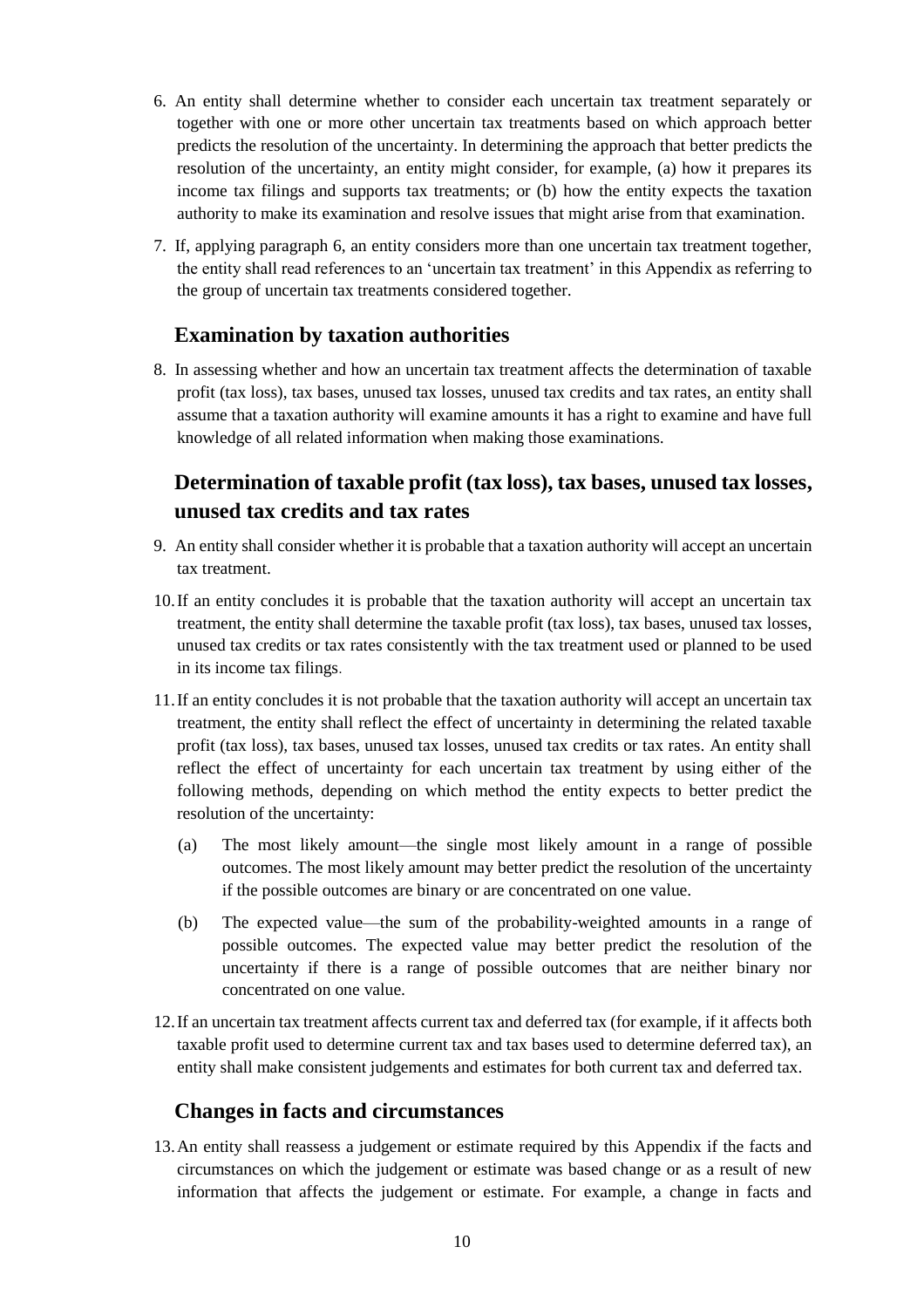circumstances might change an entity's conclusions about the acceptability of a tax treatment or the entity's estimate of the effect of uncertainty, or both. Paragraphs A1–A3 set out guidance on changes in facts and circumstances.

14.An entity shall reflect the effect of a change in facts and circumstances or of new information as a change in accounting estimate applying Ind AS 8, *Accounting Policies, Changes in Accounting Estimates and Errors*. An entity shall apply Ind AS 10, *Events after the Reporting Period,* to determine whether a change that occurs after the reporting period is an adjusting or non-adjusting event.

## **Application Guidance**

*This Application Guidance is an integral part of Appendix C and has the same authority as the other parts of Appendix C.*

## **Changes in facts and circumstances (paragraph 13)**

- A1 In applying paragraph 13 of this Appendix, an entity *s*hall assess the relevance and effect of a change in facts and circumstances or of new information in the context of applicable tax laws. For example, a particular event might result in the reassessment of a judgement or estimate made for one tax treatment but not another, if those tax treatments are subject to different tax laws.
- A2 Examples of changes in facts and circumstances or new information that, depending on the circumstances, can result in the reassessment of a judgement or estimate required by this Appendix include, but are not limited to, the following:
	- (a) examinations or actions by a taxation authority. For example:
		- (i) agreement or disagreement by the taxation authority with the tax treatment or a similar tax treatment used by the entity;
		- (ii) information that the taxation authority has agreed or disagreed with a similar tax treatment used by another entity; and
		- (iii) information about the amount received or paid to settle a similar tax treatment.
	- (b) changes in rules established by a taxation authority.
	- (c) the expiry of a taxation authority's right to examine or re-examine a tax treatment.
- A3 The absence of agreement or disagreement by a taxation authority with a tax treatment, in isolation, is unlikely to constitute a change in facts and circumstances or new information that affects the judgements and estimates required by this Appendix.

### **Disclosure**

- A4 When there is uncertainty over income tax treatments, an entity shall determine whether to disclose:
	- (a) judgements made in determining taxable profit (tax loss), tax bases, unused tax losses, unused tax credits and tax rates applying paragraph 122 of Ind AS 1, *Presentation of Financial Statements;* and
	- (b) information about the assumptions and estimates made in determining taxable profit (tax loss), tax bases, unused tax losses, unused tax credits and tax rates applying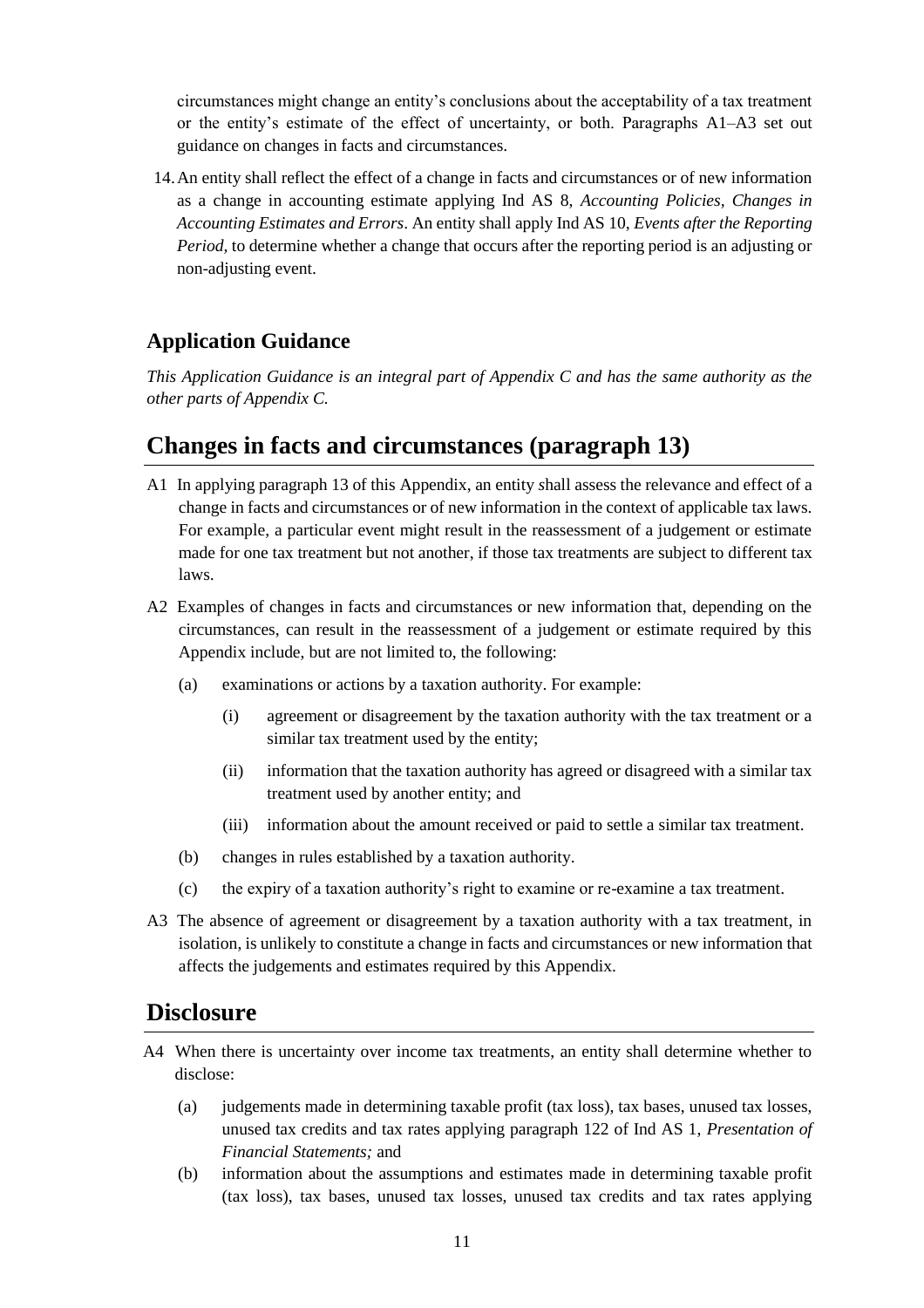paragraphs 125–129 of Ind AS 1.

A5 If an entity concludes it is probable that a taxation authority will accept an uncertain tax treatment, the entity shall determine whether to disclose the potential effect of the uncertainty as a tax-related contingency applying paragraph 88 of Ind AS 12.

### **Effective date and transition**

*This Section is an integral part of Appendix C and has the same authority as the other parts of the Appendix C.*

## **Effective date**

B1 An entity shall apply this Appendix for annual reporting periods beginning on or after April 1, 2019.

## **Transition**

- B2 On initial application, an entity shall apply this Appendix either:
	- (a) retrospectively applying Ind AS 8, if that is possible without the use of hindsight; or
	- (b) retrospectively with the cumulative effect of initially applying the Appendix recognised at the date of initial application. If an entity selects this transition approach, it shall not restate comparative information. Instead, the entity shall recognise the cumulative effect of initially applying the Appendix as an adjustment to the opening balance of retained earnings (or other component of equity, as appropriate). The date of initial application is the beginning of the annual reporting period in which an entity first applies this Appendix.";
- (vi) in Appendix 1,-
	- (a) in the related *Note*, after the words "*Income Taxes,"* and before the words and figure "*and SIC 25,*" the words and figure "*IFRIC 23 Uncertainty over Income Tax Treatments*" shall be inserted;

(b) in the heading, after the words "*Income Taxes", the word and figure* "IFRIC 23" shall be inserted;

- (c) in paragraph 4, for items (iv) to  $(x)$ , the following items shall be substituted, namely:- "(iv) paragraph 52B (v) paragraph 61 (vi) paragraphs 62(b) and (d) (vii) paragraph 69 (viii) paragraph 70 (ix) paragraph 77A
	- (x) paragraph 81(b)
	- (xi) paragraph 83.".
- VI. in "Indian Accounting Standard (Ind AS) 19",
	- (i) in paragraph 57, in item (c), for sub-item (i), the following sub-item shall be substituted, namely:-

 $\cdot$ <sup>(i)</sup>) current service cost (see paragraphs 70–74 and paragraph 122A).";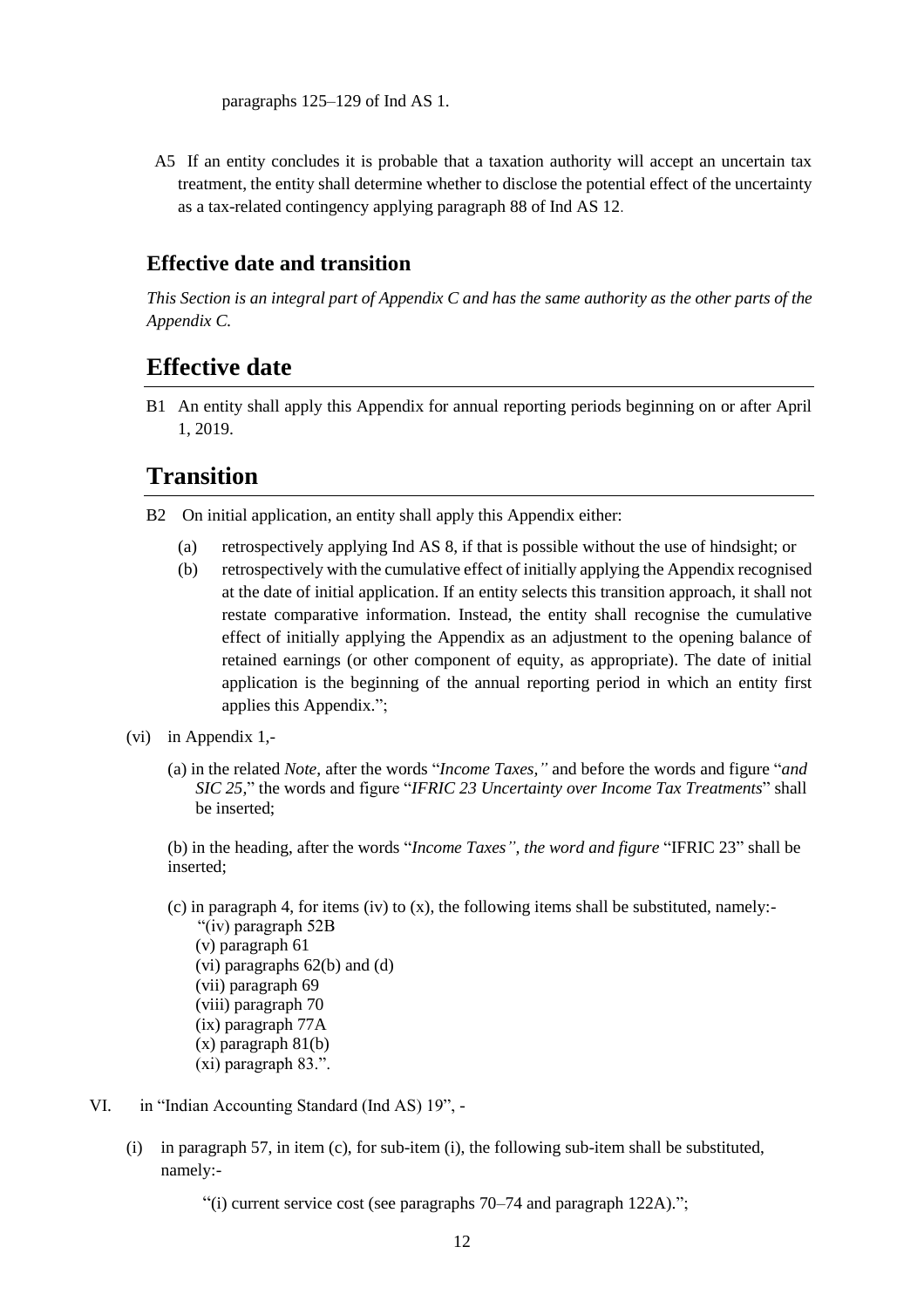- (ii) for paragraph 99, the following paragraph shall be substituted, namely:-
	- "**99 When determining past service cost, or a gain or loss on settlement, an entity shall remeasure the net defined benefit liability (asset) using the current fair value of plan assets and current actuarial assumptions, including current market interest rates and other current market prices, reflecting:**
		- **(a) the benefits offered under the plan and the plan assets before the plan amendment, curtailment or settlement; and**
		- **(b) the benefits offered under the plan and the plan assets after the plan amendment, curtailment or settlement.**";
- (iii) after paragraph 101, the following paragraph shall be inserted, namely:-
	- "101A When a plan amendment, curtailment or settlement occurs, an entity shall recognise and measure any past service cost, or a gain or loss on settlement, in accordance with paragraphs 99–101 and paragraphs 102–112. In doing so, an entity shall not consider the effect of the asset ceiling. An entity shall then determine the effect of the asset ceiling after the plan amendment, curtailment or settlement and shall recognise any change in that effect in accordance with paragraph 57(d).";
- (iv) in paragraph 120, for item (a), the following item shall be substituted, namely:-
	- "**(a) service cost (see paragraphs 66–112 and paragraph 122A) in profit or loss**;";
- (v) after paragraph 122, the following paragraph shall be inserted, namely:-

" **Current service cost**

- **122A An entity shall determine current service cost using actuarial assumptions determined at the start of the annual reporting period. However, if an entity remeasures the net defined benefit liability (asset) in accordance with paragraph 99, it shall determine current service cost for the remainder of the annual reporting period after the plan amendment, curtailment or settlement using the actuarial assumptions used to remeasure the net defined benefit liability (asset) in accordance with paragraph 99(b).**";
- (vi) for paragraph 123, the following paragraph shall be substituted, namely:-
	- "**123 An entity shall determine net interest on the net defined benefit liability (asset) by multiplying the net defined benefit liability (asset) by the discount rate specified in paragraph 83.**";
- (vii) after paragraph 123, the following paragraph shall be inserted, namely:-
	- "**123A To determine net interest in accordance with paragraph 123, an entity shall use the net defined benefit liability (asset) and the discount rate determined at the start of the annual reporting period. However, if an entity remeasures the net defined benefit liability (asset) in accordance with paragraph 99, the entity shall determine net interest for the remainder of the annual reporting period after the plan amendment, curtailment or settlement using:**
		- **(a) the net defined benefit liability (asset) determined in accordance with paragraph 99(b); and**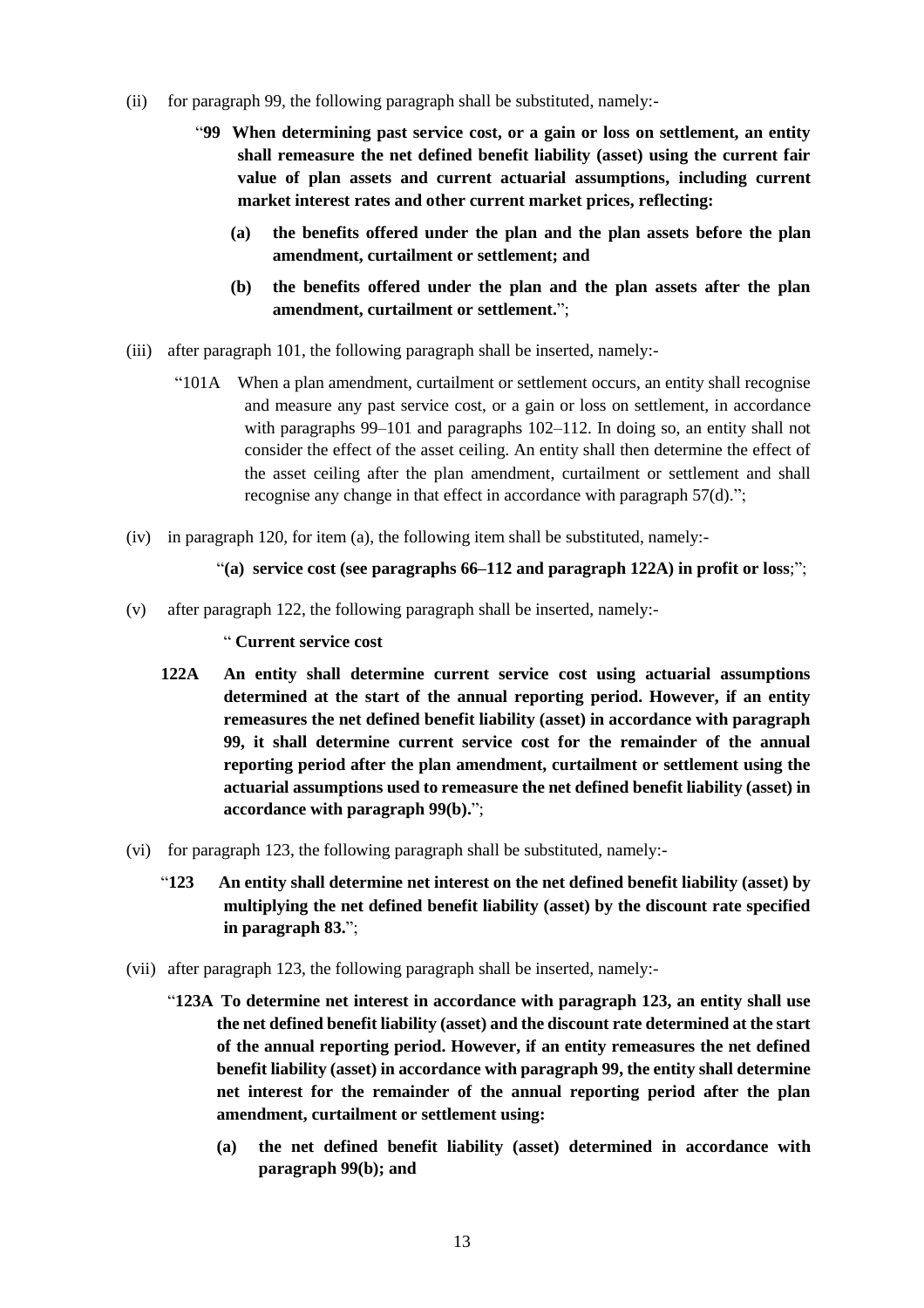**(b) the discount rate used to remeasure the net defined benefit liability (asset) in accordance with paragraph 99(b).**

**In applying paragraph 123A, the entity shall also take into account any changes in the net defined benefit liability (asset) during the period resulting from contributions or benefit payments.**";

- (viii) for paragraph 125, the following paragraph shall be substituted, namely:-
	- "125 Interest income on plan assets is a component of the return on plan assets, and is determined by multiplying the fair value of the plan assets by the discount rate specified in paragraph 123A. An entity shall determine the fair value of the plan assets at the start of the annual reporting period. However, if an entity remeasures the net defined benefit liability (asset) in accordance with paragraph 99, the entity shall determine interest income for the remainder of the annual reporting period after the plan amendment, curtailment or settlement using the plan assets used to remeasure the net defined benefit liability (asset) in accordance with paragraph 99(b). In applying paragraph 125, the entity shall also take into account any changes in the plan assets held during the period resulting from contributions or benefit payments. The difference between the interest income on plan assets and the return on plan assets is included in the remeasurement of the net defined benefit liability (asset).";
- (ix) for paragraph 126, the following paragraph shall be substituted, namely:-
	- "126 Interest on the effect of the asset ceiling is part of the total change in the effect of the asset ceiling, and is determined by multiplying the effect of the asset ceiling by the discount rate specified in paragraph 123A. An entity shall determine the effect of the asset ceiling at the start of the annual reporting period. However, if an entity remeasures the net defined benefit liability (asset) in accordance with paragraph 99, the entity shall determine interest on the effect of the asset ceiling for the remainder of the annual reporting period after the plan amendment, curtailment or settlement taking into account any change in the effect of the asset ceiling determined in accordance with paragraph 101A. The difference between interest on the effect of the asset ceiling and the total change in the effect of the asset ceiling is included in the remeasurement of the net defined benefit liability (asset).";
- $(x)$  in paragraph 156, for item (a), the following item shall be substituted, namely:-

#### "**(a) service cost (see paragraphs 66–112 and paragraph 122A)**;";

(xi) after paragraph 171, the following paragraphs shall be inserted, namely:-

## "**Transition and effective date**

| $172*$  |        |
|---------|--------|
| 173     | $\ast$ |
| $174*$  |        |
| $175 *$ |        |
| 176     | ∗      |

<sup>\*</sup> Refer Appendix 1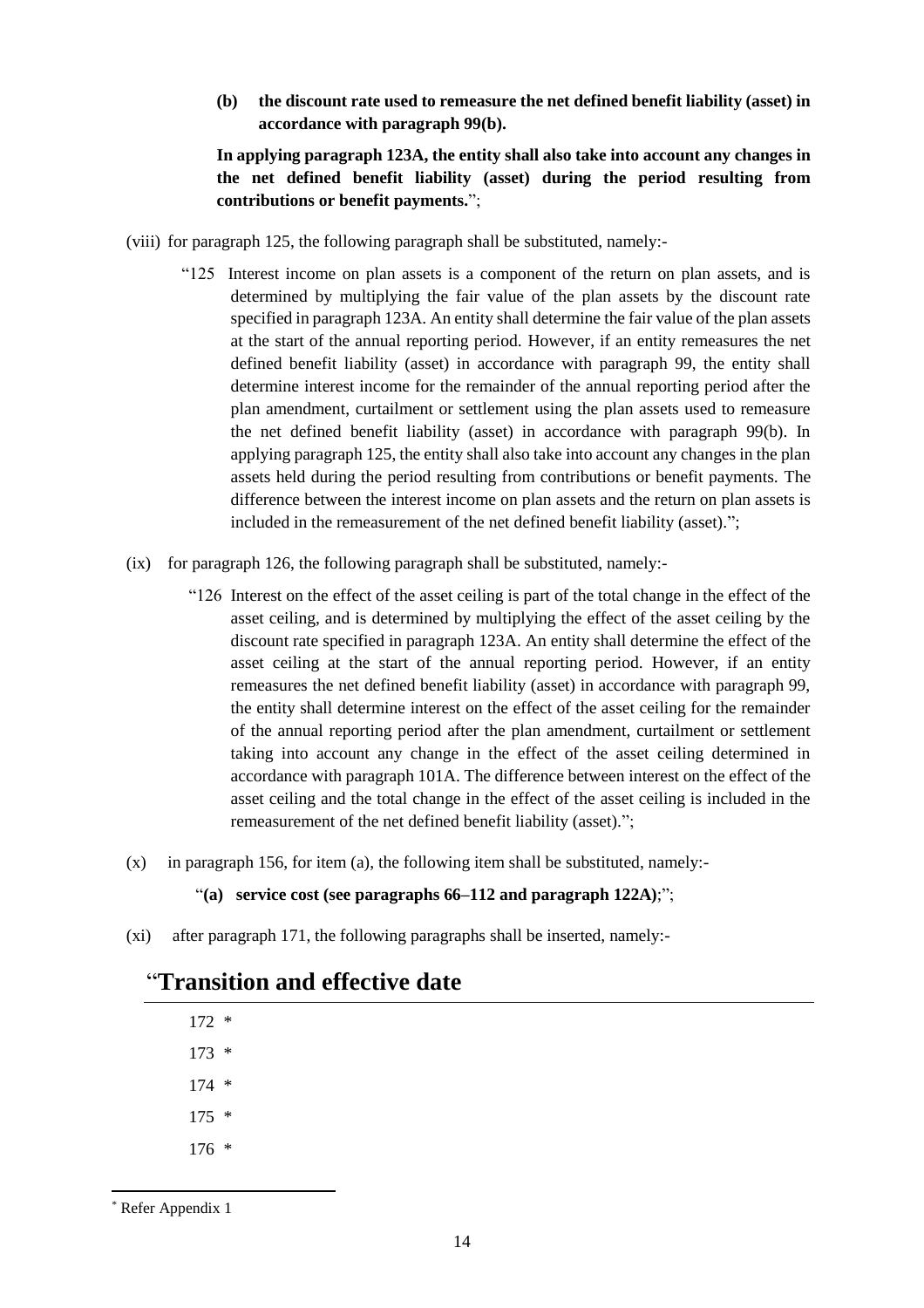- 177 \*
- 178 \*
- 179 *Plan Amendment, Curtailment or Settlement* (Amendments to Ind AS 19), added paragraphs 101A, 122A and 123A, and amended paragraphs 57, 99, 120, 123, 125, 126 and 156. An entity shall apply these amendments to plan amendments, curtailments or settlements occurring on or after the beginning of the first annual reporting period that begins on or after 1 April, 2019.";
- (xii) in Appendix 1, after paragraph 5, the following paragraph shall be inserted, namely:-
	- "6 Paragraphs 172 to 177 of IAS 19 have not been included as these paragraphs relate to transition and effective date that are not relevant in Indian context. Paragraph 178 has not been included as it refers to amendments due to issuance of IFRS 17, *Insurance Contracts*, for which corresponding Ind AS is under formulation. However, in order to maintain consistency with paragraph numbers of IAS 19, the paragraph numbers are retained in Ind AS 19.".
- VII. in "Indian Accounting Standard (Ind AS) 23",
	- (i) for paragraph 14, the following paragraph shall be substituted, namely:-
		- "**14 To the extent that an entity borrows funds generally and uses them for the purpose of obtaining a qualifying asset, the entity shall determine the amount of borrowing costs eligible for capitalisation by applying a capitalisation rate to the expenditures on that asset. The capitalisation rate shall be the weighted average of the borrowing costs applicable to all borrowings of the entity that are outstanding during the period. However, an entity shall exclude from this calculation borrowing costs applicable to borrowings made specifically for the purpose of obtaining a qualifying asset until substantially all the activities necessary to prepare that asset for its intended use or sale are complete. The amount of borrowing costs that an entity capitalises during a period shall not exceed the amount of borrowing costs it incurred during that period.**";
	- (ii) after paragraph 28, the following paragraph shall be inserted, namely:-
		- "28A *Annual Improvements to Ind AS (2018)* amended paragraph 14. An entity shall apply those amendments to borrowing costs incurred on or after the beginning of the annual reporting period in which the entity first applies those amendments.";
	- (iii) after paragraph 29C, the following paragraph shall be inserted, namely:-
		- "29D *Annual Improvements to Ind AS (2018)* amended paragraph 14 and added paragraph 28A. An entity shall apply those amendments for annual reporting periods beginning on or after 1 April, 2019.".
- VIII. in "Indian Accounting Standard (Ind AS) 28",
	- (i) after paragraph 14, the following paragraph shall be inserted, namely:-
		- "14A An entity also applies Ind AS 109 to other financial instruments in an associate or joint venture to which the equity method is not applied. These include long-term

\_\_\_\_\_\_\_\_\_\_\_\_\_\_\_\_\_\_\_\_\_\_\_\_\_\_

<sup>\*</sup> Refer Appendix 1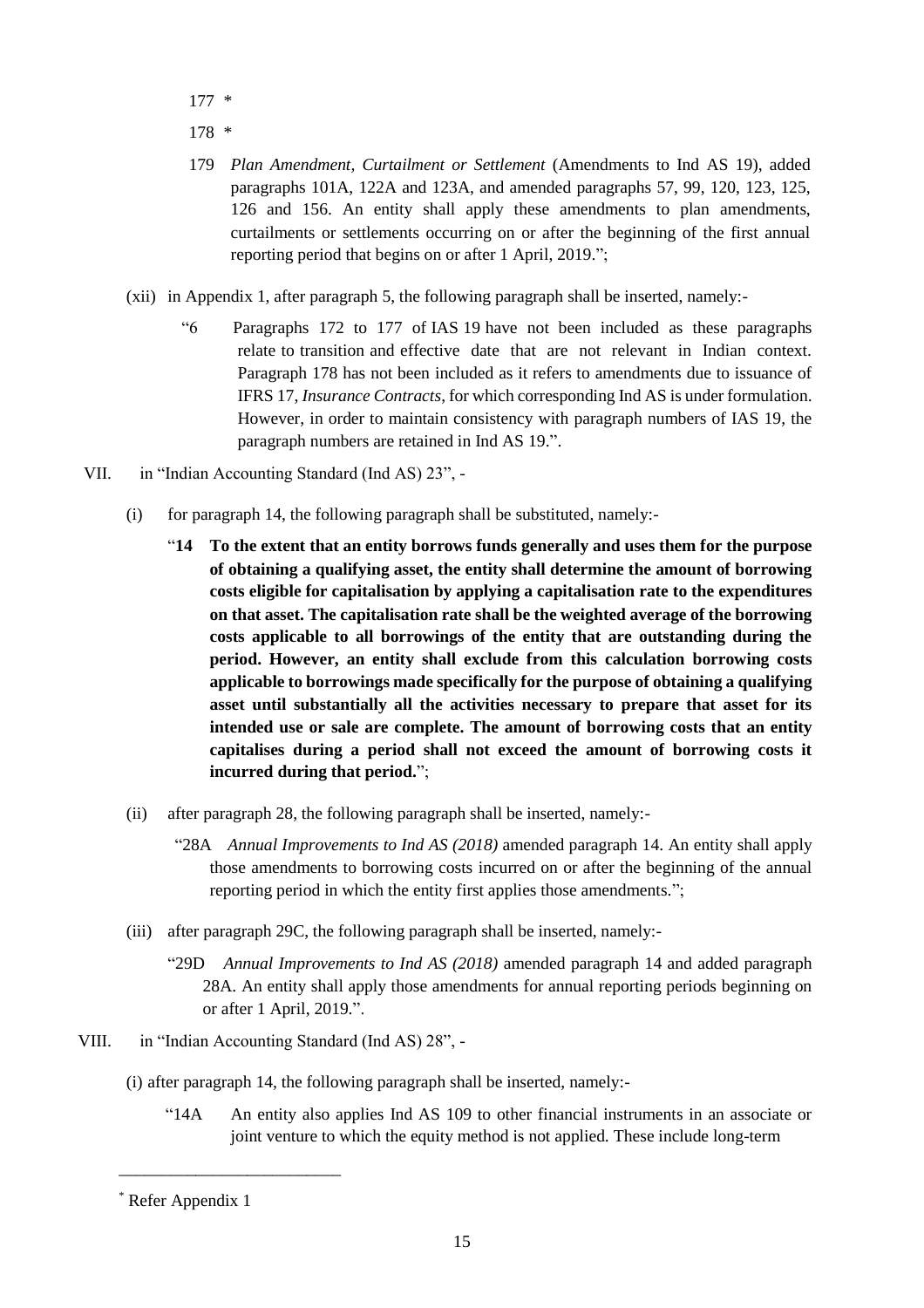interests that, in substance, form part of the entity's net investment in an associate or joint venture (see paragraph 38). An entity applies Ind AS 109 to such long-term interests before it applies paragraph 38 and paragraphs 40–43 of this Standard. In applying Ind AS 109, the entity does not take account of any adjustments to the carrying amount of long-term interests that arise from applying this Standard.";

- (ii) paragraph 41 shall be omitted;
- (iii) after paragraph 45E, the following paragraphs shall be inserted, namely:-

 $45F$ 

- 45G *Long-term Interests in Associates and Joint Ventures*, added paragraph 14A and deleted paragraph 41. An entity shall apply those amendments retrospectively in accordance with Ind AS 8 for annual reporting periods beginning on or after 1 April, 2019, except as specified in paragraphs 45H–K
- 45H An entity that first applies the amendments in paragraph 45G at the same time it first applies Ind AS 109 shall apply the transition requirements in Ind AS 109 to the longterm interests described in paragraph 14A.
- 45I An entity that first applies the amendments in paragraph 45G after it first applies Ind AS 109 shall apply the transition requirements in Ind AS 109 necessary for applying the requirements set out in paragraph 14A to long-term interests. For that purpose, references to the date of initial application in Ind AS 109 shall be read as referring to the beginning of the annual reporting period in which the entity first applies the amendments (the date of initial application of the amendments). The entity is not required to restate prior periods to reflect the application of the amendments. The entity may restate prior periods only if it is possible without the use of hindsight.
- $45J$
- 45K If an entity does not restate prior periods applying paragraph 45I , at the date of initial application of the amendments it shall recognise in the opening retained earnings (or other component of equity, as appropriate) any difference between:
	- (a) the previous carrying amount of long-term interests described in paragraph 14A at that date; and
	- (b) the carrying amount of those long-term interests at that date.

## **Appendix A**

#### **Illustrative Example-Long-term Interests in Associates and Joint Ventures**

This example portrays a hypothetical situation illustrating how an entity (investor) accounts for long-term interests that, in substance, form part of the entity's net investment in an associate (long-term interests) applying Ind AS 109 and Ind AS 28 based on the assumptions presented. The entity applies Ind AS 109 in accounting for long-term interests. The entity applies Ind AS 28 to its net investment in the associate, which includes long-term interests. The analysis in this example is not intended to represent the only manner in which the requirements in Ind AS 28

l

<sup>\*</sup> Refer Appendix 1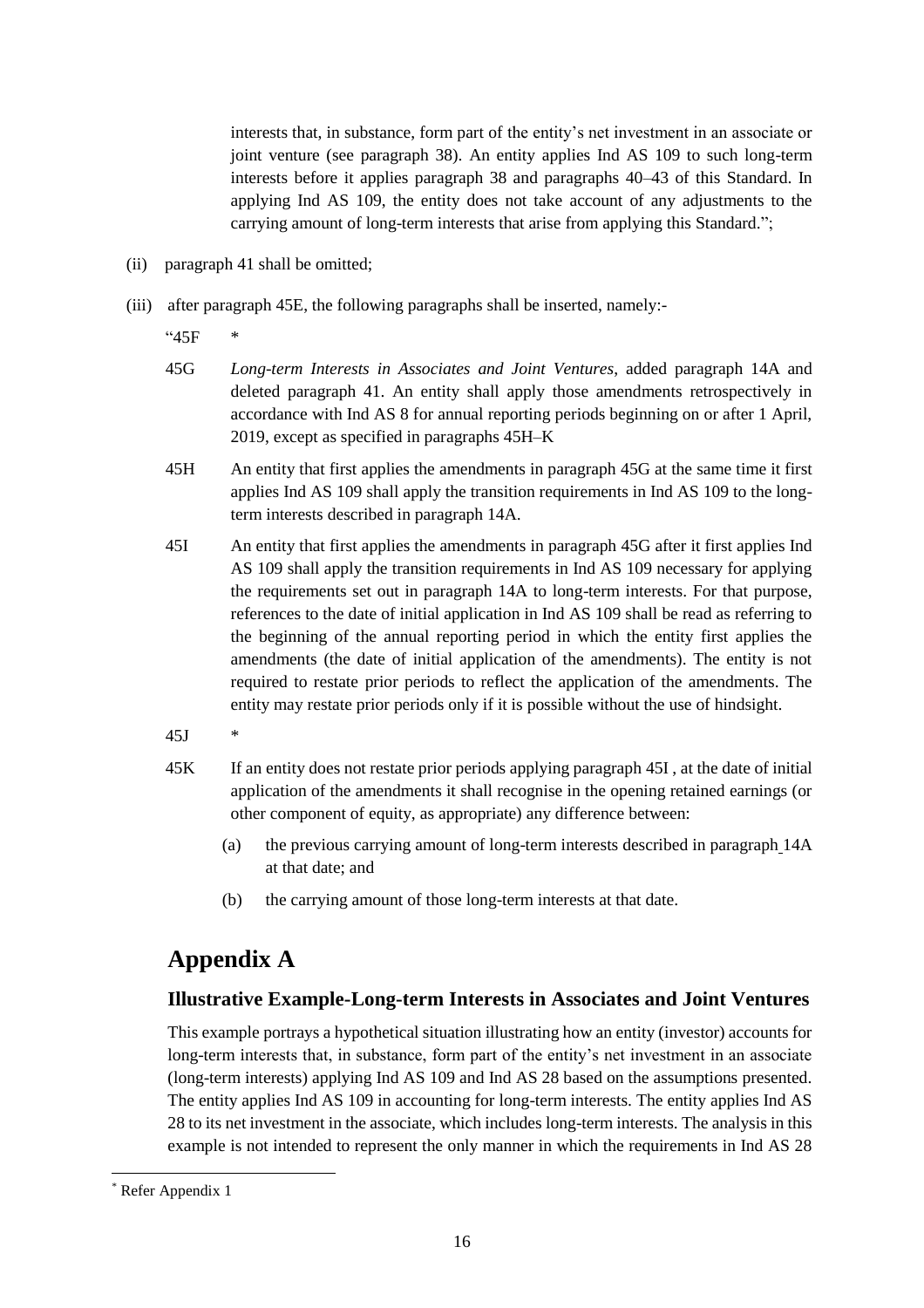could be applied.

### **Assumptions**

The investor has the following three types of interests in the associate:

- (a) O Shares—ordinary shares representing a 40% ownership interest to which the investor applies the equity method. This interest is the least senior of the three interests, based on their relative priority in liquidation.
- (b) P Shares—non-cumulative preference shares that form part of the net investment in the associate and that the investor measures at fair value through profit or loss applying Ind AS 109.
- (c) LT Loan—a long-term loan that forms part of the net investment in the associate and that the investor measures at amortised cost applying Ind AS 109, with a stated interest rate and an effective interest rate of 5% a year. The associate makes interest-only payments to the investor each year. The LT Loan is the most senior of the three interests.

The LT Loan is not an originated credit-impaired loan. Throughout the years illustrated, there has not been any objective evidence that the net investment in the associate is impaired applying Ind AS 28, nor does the LT Loan become credit-impaired applying Ind AS 109.

The associate does not have any outstanding cumulative preference shares classified as equity, as described in paragraph 37 of Ind AS 28. Throughout the years illustrated, the associate neither declares nor pays dividends on O Shares or P Shares.

The investor has not incurred any legal or constructive obligations, nor made payments on behalf of the associate, as described in paragraph 39 of Ind AS 28. Accordingly, the investor does not recognise its share of the associate's losses once the carrying amount of its net investment in the associate is reduced to zero.

The amount of the investor's initial investment in O Shares is  $\overline{\xi}200$ , in P Shares is  $\overline{\xi}100$  and in the LT Loan is ₹100. On acquisition of the investment, the cost of the investment equals the investor's share of the net fair value of the associate's identifiable assets and liabilities.

This table summarises the carrying amount at the end of each year for P Shares and the LT Loan applying Ind AS 109 but before applying Ind AS 28, and the associate's profit (loss) for each year. The amounts for the LT Loan are shown net of the loss allowance.

| At the end of | P Shares applying<br>Ind AS 109 (fair<br>value) | LT Loan applying<br><b>Ind AS 109</b><br>(amortised cost) | Profit (Loss) of the<br>associate |
|---------------|-------------------------------------------------|-----------------------------------------------------------|-----------------------------------|
| Year 1        | ₹110                                            | ₹ $90$                                                    | ₹50                               |
| Year 2        | ₹90                                             | $\bar{z}$ 70                                              | ₹ $(200)$                         |
| Year 3        | $\overline{50}$                                 | ₹50                                                       | ₹ $(500)$                         |
| Year 4        | ₹40                                             | ₹50                                                       | ₹ $(150)$                         |
| Year 5        | ₹60                                             | ₹ $60$                                                    |                                   |
| Year 6        | ₹80                                             | $\overline{570}$                                          | ₹500                              |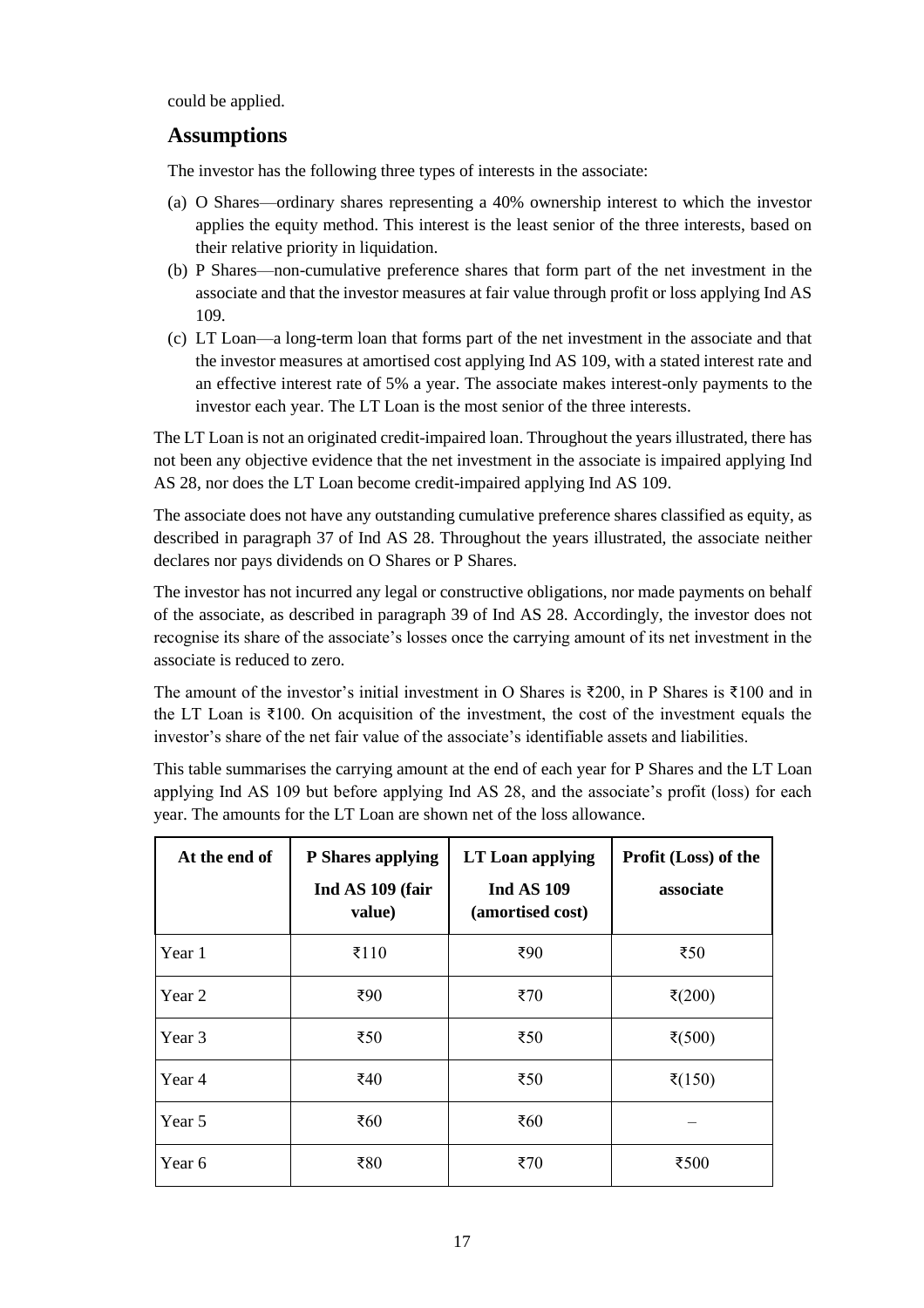| Year 7                          | ₹110                                                                              | ₹90                                                                                                                                        | ₹500               |        |
|---------------------------------|-----------------------------------------------------------------------------------|--------------------------------------------------------------------------------------------------------------------------------------------|--------------------|--------|
| <b>Analysis</b>                 |                                                                                   |                                                                                                                                            |                    |        |
| Year 1                          |                                                                                   |                                                                                                                                            |                    |        |
|                                 | The investor recognises the following in Year 1:                                  |                                                                                                                                            |                    |        |
| Investments in the associate:   |                                                                                   |                                                                                                                                            |                    |        |
| DR. O Shares                    |                                                                                   |                                                                                                                                            | ₹200               |        |
| DR. P Shares                    |                                                                                   |                                                                                                                                            | ₹ $100$            |        |
| DR. LT Loan                     |                                                                                   |                                                                                                                                            | ₹ $100$            |        |
| CR. Cash                        |                                                                                   |                                                                                                                                            |                    | ₹400   |
|                                 | To recognise the initial investment in the associate                              |                                                                                                                                            |                    |        |
| DR. P Shares                    |                                                                                   |                                                                                                                                            | ₹ $10$             |        |
| CR. Profit or loss              |                                                                                   |                                                                                                                                            |                    | ₹ $10$ |
|                                 | To recognise the change in fair value (₹110 – ₹100)                               |                                                                                                                                            |                    |        |
| DR. Profit or loss              |                                                                                   |                                                                                                                                            | $\overline{\xi}10$ |        |
|                                 | CR. Loss allowance (LT Loan)                                                      |                                                                                                                                            |                    | ₹ $10$ |
|                                 | To recognise an increase in the loss allowance ( $\bar{\xi}90 - \bar{\xi}100$ )   |                                                                                                                                            |                    |        |
| DR. O Shares                    |                                                                                   |                                                                                                                                            | ₹20                |        |
| CR. Profit or loss              |                                                                                   |                                                                                                                                            |                    | ₹20    |
|                                 |                                                                                   | To recognise the investor's share of the associate's profit ( $\overline{\xi}50 \times 40\%$ )                                             |                    |        |
| (net of loss allowance) is ₹90. |                                                                                   | At the end of Year 1, the carrying amount of O Shares is $\text{\textsterling}220$ , P Shares is $\text{\textsterling}110$ and the LT Loan |                    |        |
| Year 2                          |                                                                                   |                                                                                                                                            |                    |        |
|                                 | The investor recognises the following in Year 2:                                  |                                                                                                                                            |                    |        |
| DR. Profit or loss              |                                                                                   |                                                                                                                                            | $\overline{20}$    |        |
| CR. P Shares                    |                                                                                   |                                                                                                                                            |                    | ₹20    |
|                                 | To recognise the change in fair value ( $\bar{\xi}90 - \bar{\xi}110$ )            |                                                                                                                                            |                    |        |
| DR. Profit or loss              |                                                                                   |                                                                                                                                            | $\overline{20}$    |        |
|                                 | CR. Loss allowance (LT Loan)                                                      |                                                                                                                                            |                    | ₹20    |
|                                 | To recognise an increase in the loss allowance ( $\bar{\xi}$ 70 – $\bar{\xi}$ 90) |                                                                                                                                            |                    |        |
| DR. Profit or loss              |                                                                                   |                                                                                                                                            | ₹80                |        |
| CR. O Shares                    |                                                                                   |                                                                                                                                            |                    | ₹80    |
|                                 |                                                                                   | To recognise the investor's share of the associate's loss ( $\overline{\xi}200 \times 40\%$ )                                              |                    |        |

At the end of Year 2, the carrying amount of O Shares is ₹140, P Shares is ₹90 and the LT Loan (net of loss allowance) is ₹70.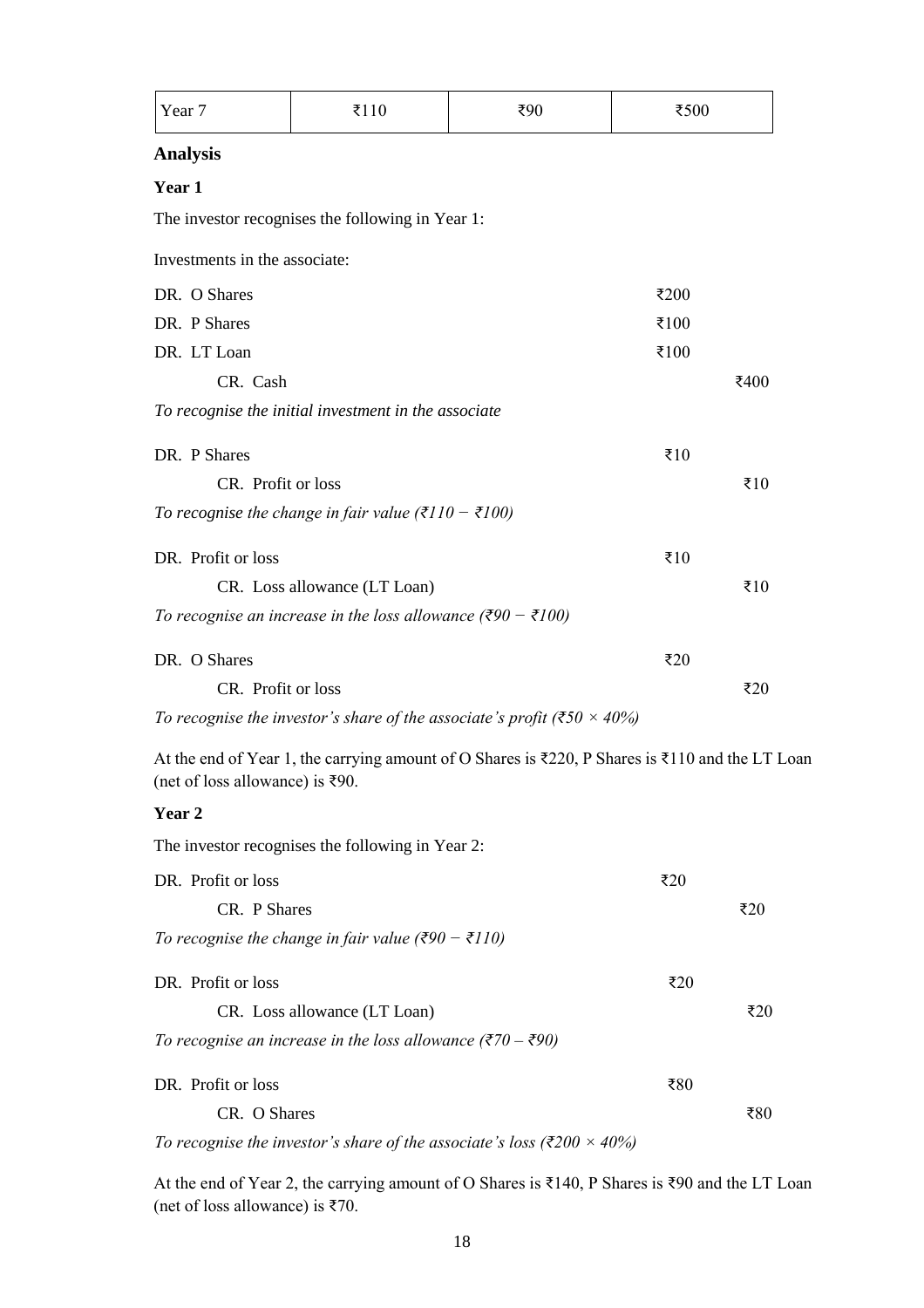#### **Year 3**

Applying paragraph 14A of Ind AS 28, the investor applies Ind AS 109 to P Shares and the LT Loan before it applies paragraph 38 of Ind AS 28. Accordingly, the investor recognises the following in Year 3:

| DR. Profit or loss                                                                       | ₹40  |                 |
|------------------------------------------------------------------------------------------|------|-----------------|
| CR. P Shares                                                                             |      | ₹40             |
| To recognise the change in fair value ( $\overline{$}50 - \overline{$}90$ )              |      |                 |
| DR. Profit or loss                                                                       | ₹20  |                 |
| CR. Loss allowance (LT Loan)                                                             |      | ₹20             |
| To recognise an increase in the loss allowance ( $\overline{\xi}50 - \overline{\xi}70$ ) |      |                 |
| DR. Profit or loss                                                                       | ₹200 |                 |
| CR. O Shares                                                                             |      | ₹140            |
| CR. P Shares                                                                             |      | $\overline{50}$ |
| CR. LT Loan                                                                              |      | ₹10             |

*To recognise the investor's share of the associate's loss in reverse order of seniority as specified in paragraph 38 of Ind AS 28 (₹500 × 40%)*

At the end of Year 3, the carrying amount of O Shares is zero, P Shares is zero and the LT Loan (net of loss allowance) is ₹40.

#### **Year 4**

Applying Ind AS 109 to its interests in the associate, the investor recognises the following in Year 4:

| DR. Profit or loss | ₹10 |             |
|--------------------|-----|-------------|
| CR. P Shares       |     | $\bar{x}10$ |

*To recognise the change in fair value (₹40 − ₹50)*

Recognition of the change in fair value of  $\bar{\tau}10$  in Year 4 results in the carrying amount of P Shares being negative ₹10. Consequently, the investor recognises the following to reverse a portion of the associate's losses previously allocated to P Shares:

| DR. P Shares       | ₹10 |
|--------------------|-----|
| CR. Profit or loss | ₹10 |

*To reverse a portion of the associate's losses previously allocated to P Shares*

Applying paragraph 38 of Ind AS 28, the investor limits the recognition of the associate's losses to ₹40 because the carrying amount of its net investment in the associate is then zero. Accordingly, the investor recognises the following:

| DR. Profit or loss | ₹40 |             |
|--------------------|-----|-------------|
| CR. LT Loan        |     | $\bar{z}40$ |

*To recognise the investor's share of the associate's loss*

At the end of Year 4, the carrying amount of O Shares is zero, P Shares is zero and the LT Loan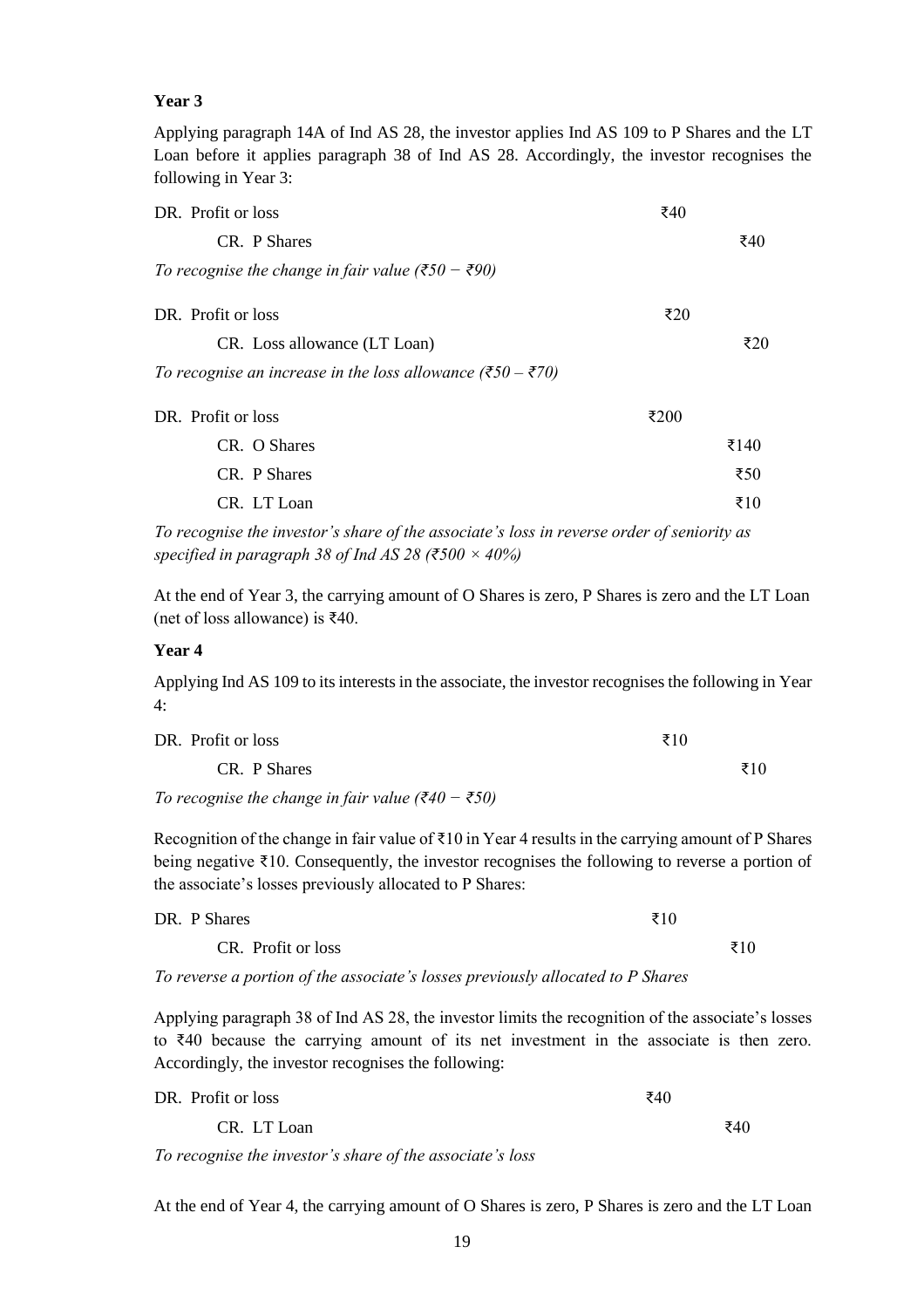(net of loss allowance) is zero. There is also an unrecognised share of the associate's losses of ₹30 (the investor's share of the associate's cumulative losses of ₹340 – ₹320 losses recognised cumulatively +  $\overline{\xi}$ 10 losses reversed).

#### **Year 5**

Applying Ind AS 109 to its interests in the associate, the investor recognises the following in Year 5:

| DR. P Shares                                                                    | ₹20 |     |
|---------------------------------------------------------------------------------|-----|-----|
| CR. Profit or loss                                                              |     | ₹20 |
| To recognise the change in fair value ( $\overline{\xi}60 - \overline{\xi}40$ ) |     |     |
| DR. Loss allowance (LT Loan)                                                    | ₹10 |     |
| CR. Profit or loss                                                              |     | ₹10 |
| To recognise a decrease in the loss allowance ( $\bar{\xi}60 - \bar{\xi}50$ )   |     |     |

After applying Ind AS 109 to P Shares and the LT Loan, these interests have a positive carrying amount. Consequently, the investor allocates the previously unrecognised share of the associate's losses of ₹30 to these interests.

|                | DR. Profit or loss |  |  | ₹30 |     |
|----------------|--------------------|--|--|-----|-----|
|                | CR. P Shares       |  |  |     | ₹20 |
|                | CR. LT Loan        |  |  |     | ₹10 |
| $\overline{ }$ |                    |  |  |     |     |

*To recognise the previously unrecognised share of the associate's losses*

At the end of Year 5, the carrying amount of O Shares is zero, P Shares is zero and the LT Loan (net of loss allowance) is zero.

#### **Year 6**

Applying Ind AS 109 to its interests in the associate, the investor recognises the following in Year 6:

| DR. P Shares                                      | ₹20         |     |
|---------------------------------------------------|-------------|-----|
| CR. Profit or loss                                |             | ₹20 |
| To recognise the change in fair value (₹80 – ₹60) |             |     |
| DR. Loss allowance (LT Loan)                      | $\bar{x}10$ |     |
| CR. Profit or loss                                |             | ₹10 |
|                                                   |             |     |

*To recognise a decrease in the loss allowance (₹70 – ₹60)*

The investor allocates the associate's profit to each interest in the order of seniority. The investor limits the amount of the associate's profit it allocates to P Shares and the LT Loan to the amount of equity method losses previously allocated to those interests, which in this example is ₹60 for both interests.

| DR. O Shares | ₹80 |
|--------------|-----|
| DR. P Shares | ₹60 |
| DR. LT Loan  | ₹60 |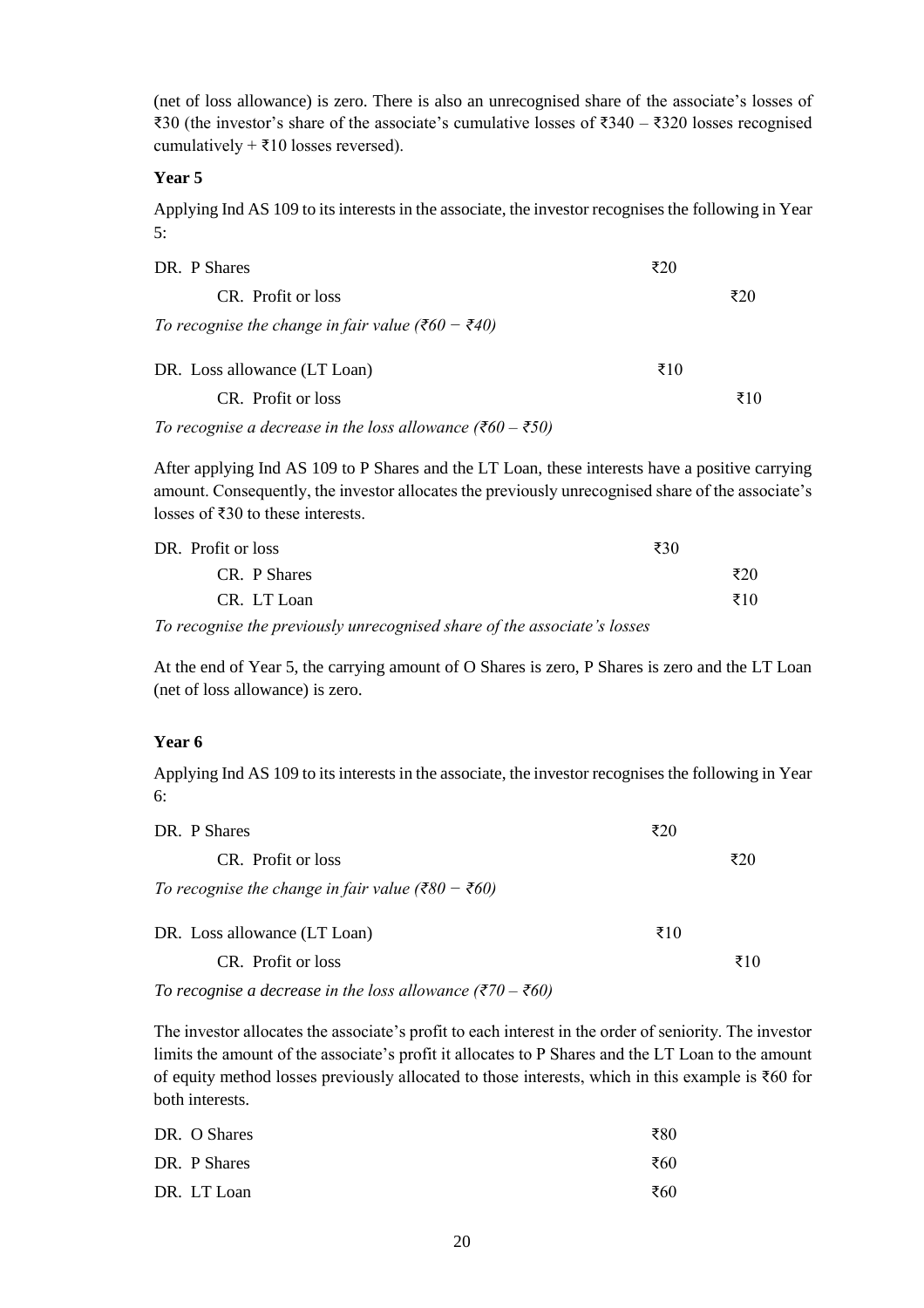CR. Profit or loss  $\zeta_{200}$ 

*To recognise the investor's share of the associate's profit (₹500 × 40%)*

At the end of Year 6, the carrying amount of O Shares is ₹80, P Shares is ₹80 and the LT Loan (net of loss allowance) is ₹70.

#### **Year 7**

| The investor recognises the following in Year 7:                              |                 |      |
|-------------------------------------------------------------------------------|-----------------|------|
| DR. P Shares                                                                  | $\overline{30}$ |      |
| CR. Profit or loss                                                            |                 | ₹30  |
| To recognise the change in fair value (₹110 – ₹80)                            |                 |      |
| DR. Loss allowance (LT Loan)                                                  | ₹20             |      |
| CR. Profit or loss                                                            |                 | ₹20  |
| To recognise a decrease in the loss allowance ( $\bar{\xi}90 - \bar{\xi}70$ ) |                 |      |
| DR. O Shares                                                                  | ₹200            |      |
| CR. Profit or loss                                                            |                 | ₹200 |
|                                                                               |                 |      |

*To recognise the investor's share of the associate's profit (₹500 × 40%)*

At the end of Year 7, the carrying amount of O Shares is ₹280, P Shares is ₹110 and the LT Loan (net of loss allowance) is ₹90.

#### **Years 1–7**

When recognising interest revenue on the LT Loan in each year, the investor does not take account of any adjustments to the carrying amount of the LT Loan that arose from applying Ind AS 28 (paragraph 14A of Ind AS 28). Accordingly, the investor recognises the following in each year:

DR. Cash  $\overline{\xi}$ 5

CR. Profit or loss  $\overline{\xi}$ 5

*To recognise interest revenue on LT Loan based on the effective interest rate of 5%*

#### **Summary of amounts recognised in profit or loss**

This table summarises the amounts recognised in the investor's profit or loss.

| <b>Items</b><br>recognised<br>During | <b>Impairment</b><br>(losses),<br>including<br>reversals,<br>applying<br><b>Ind AS 109</b> | Gains (losses)<br>of P Shares<br>applying<br><b>Ind AS 109</b> | Share of profit<br>(loss) of the<br>associate<br>recognised<br>applying the<br>equity method | <b>Interest</b><br>revenue<br>applying<br><b>Ind AS 109</b> |
|--------------------------------------|--------------------------------------------------------------------------------------------|----------------------------------------------------------------|----------------------------------------------------------------------------------------------|-------------------------------------------------------------|
| Year 1                               | रें(10)                                                                                    | ₹10                                                            | ₹20                                                                                          | ₹5                                                          |